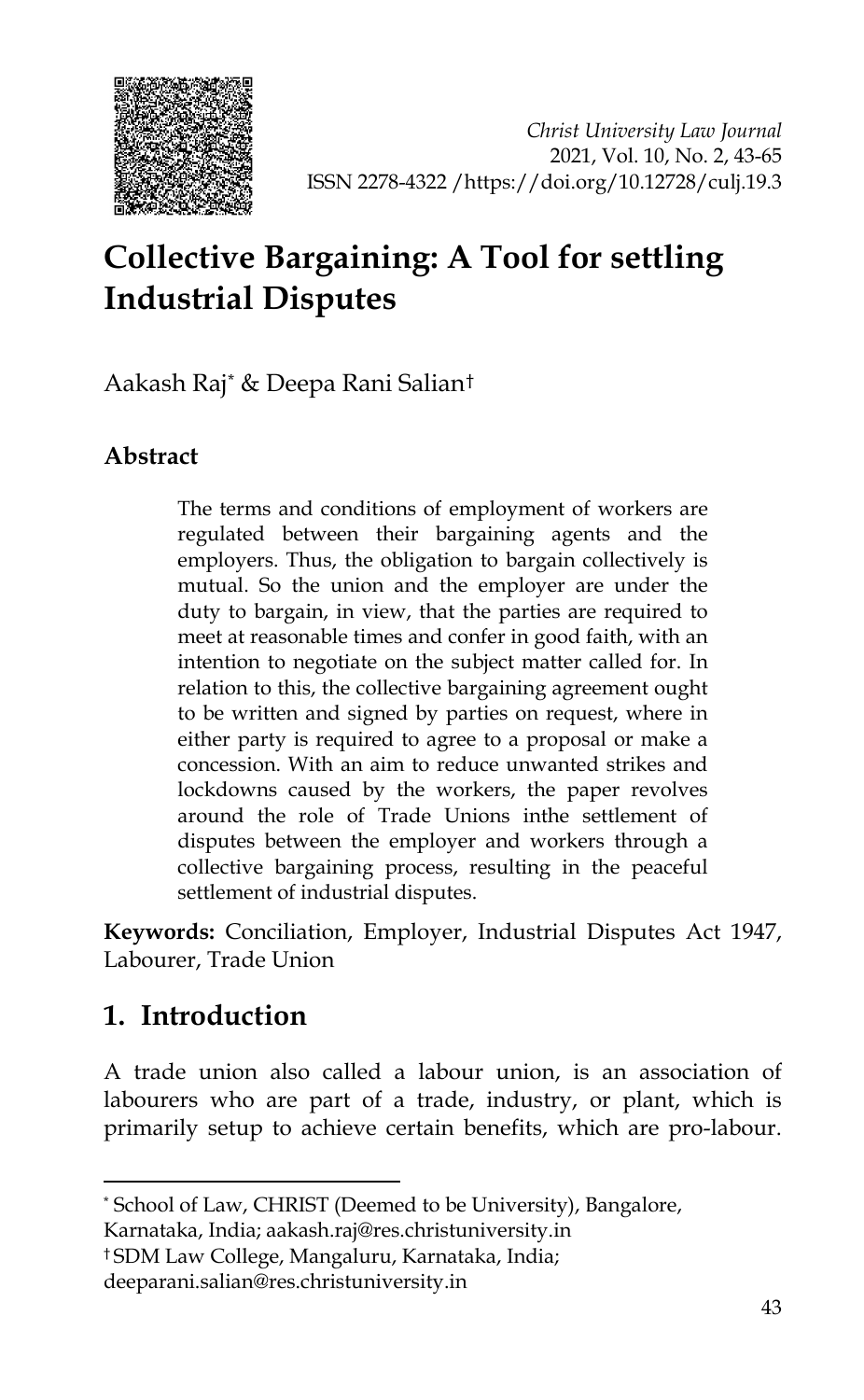These improvements are achieved through a process of collective action to alleviate conditions of workers with regard to pay, benefits, working conditions, and social and political status. Labour movement and trade unionism are terms used synonymously. As a movement, trade unionism originated in Great Britain, Europe, and the United States in the [1](#page-1-0)9thcentury.<sup>1</sup>

The earliest known fraternal and independent associations of workmen emerged in Great Britain in the 18th century. These independent labour organisations that mushroomed around that time also involved themselves in political and economic matters and began to encounter hostility from employers and governments.[2](#page-1-1) The purpose of trade unions primarily includes helping improve people's pay and conditions of work and employment. Trade unions have been advocating laws and policies for the benefit of workers. Workers confronting issues individually are not often successful as they tend to have very little bargaining power to influence decisions made by powerful employers regarding their job. Collective efforts of workers through trade unions have a better chance of being heard and can also influence the decision making of the employers and governments.

The practice of trade unionism is not unknown to America. In The United States of America, an employee who has been treated unjustly by his/her union can file a charge of unfair labour practice with the National Labour Relations Board or petition the union and/or employer in the State Court. Before the courts or boards hear such a claim, the employer must do all he/she can through the contracts and union's procedures. If the boards or courts uphold an employee's charge of unfair treatment by the union, then the lost pay, reinstatement, or other compensation can be awarded.

There are various kinds of trade unions depending on the occupation of the workers. Some unions represent workers in a

<span id="page-1-0"></span><sup>1</sup> PATRICH ELIAS & BRAIN NAJUIN, LABOUR LAW: CASES AND MATERIALS*,* 16 Peter Willington Pub, (1974).

<span id="page-1-1"></span><sup>2</sup> Ewing &Hendy, *New perspectives on collective labour law: Trade union recognition and collective bargaining,* 46 INDUSTRIAL LAW JOURNAL, 23-51 (2017).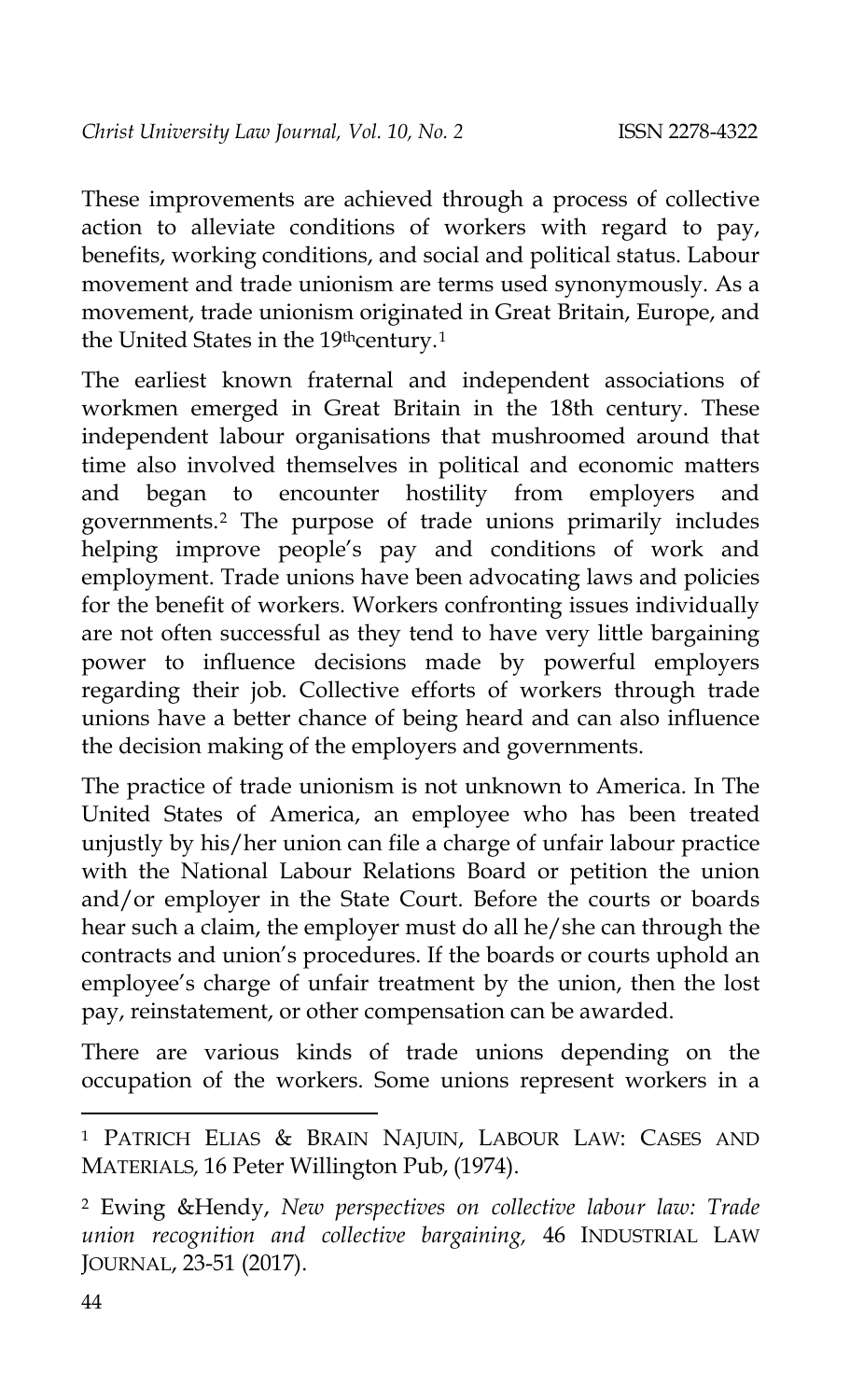-

specific industry. For example, the National Union of Journalists (NUJ), as is representative of the name, speak for journalists. The Banking, Insurance and Finance Union (BIFU) represents people from the financial sector, and so on. The biggest union in number is in Britain, which is the GMB UNISON and the Transport and General Workers Union (TGWU), which represents people working in different occupations and industries from both the public and private sectors. These unions are often successful because many unions have merged together to increase their membership and are therefore able to wield their influence.[3](#page-2-0)

Unions survive because of certain ideologies and therefore have thrived over the years. Some aspects pertaining to the bargaining philosophy of the union include:

- A. A strong faith in collective bargaining as a method of decision making is a belief that the union helps and promotes collective bargaining with interest to protect as well as promote the interest of the workers.
- B. A desire to enhance the security and strength of the union as a collective bargaining institution.[4](#page-2-1)

As every union is formed based on certain principles, it should consider the repercussions, viability, and economic and budgetary capacity of the organisation prior to demands put forth before the employer. The union must be informed of the terms of employment and conditions of work and compare them with other industries similar in functions before preparing statements of demands to be placed on the negotiating table. The statement of demands should be self-explanatory, intelligible, and simple in understanding to not give rise to any misunderstanding.

The union must advise the members not to do anything which paralyses the smooth negotiation during collective bargaining. The trade union leaders play a significant role in collective bargaining. Workers who are optimistic, patient, intelligent, tactful, patient in

<span id="page-2-0"></span><sup>3</sup> B. D. SINGH, INDUSTRIAL RELATIONS EMERGING PARADIGMS, Excel Book Publications, New Delhi (2004).

<span id="page-2-1"></span><sup>4</sup> Holley, Jennings, Wolters, The labor relations process. Cengage Learning(2011).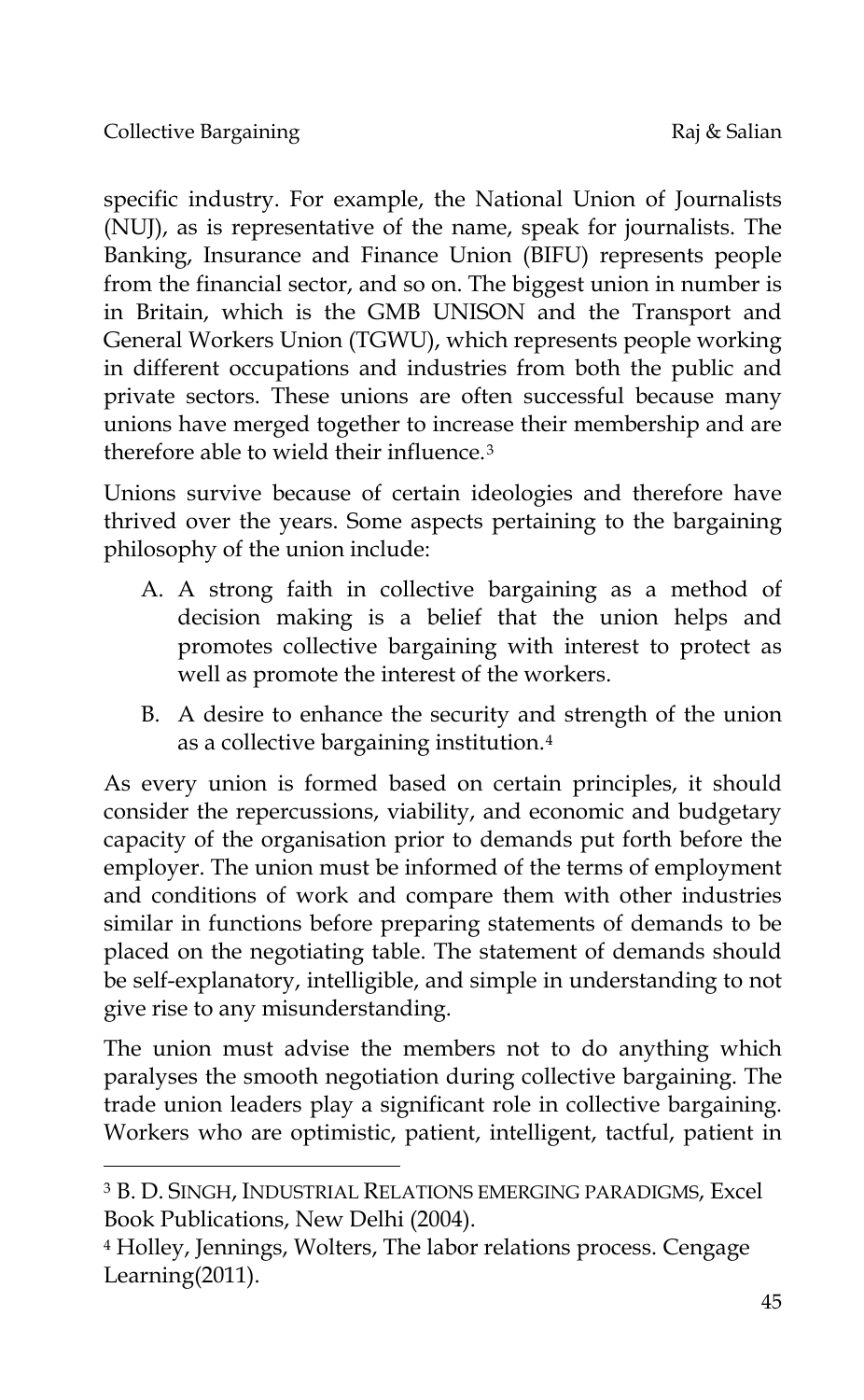listening, have integrity, are open-minded and are well-mannered are usually elected as trade union leaders. They must also be experts in human relations.<sup>[5](#page-3-0)</sup> A person who exhibits authority while speaking and acts judiciously is appointed as a negotiator. Trade unions with such members can also be registered trade unions. Only after such registration can a union be recognised, and once registered, they enjoy various benefits, protections and immunities.

# **2. Role of Trade Union in Collective Bargaining**

One of the principal functions of a trade union is the conduct of collective bargaining, which helps in negotiating labour conditions to counterbalance the bargaining strength of the employer.[6](#page-3-1) Trade unions can have direct negotiations with the employers and remove one of the important causes of many strikes, that is, misrepresenting the workers to the employers by the intermediaries. A worker is a trade union member, and by collective and united action, he/she can counteract the strong bargaining powers of the employers and thus can get a fair deal.[7](#page-3-2)

There are certain factors that help trade unions to be successful, these pre-requisites include:

- a) Strong
- b) Stable
- c) Representative Trade Union<sup>[8](#page-3-3)</sup>

In the early stages of the formation of trade union unions, whether in a country, industry, or occupation, the limited and unstable membership of workers in unions were one of the main reasons for

<span id="page-3-1"></span><sup>6</sup> Ackers, *Collective bargaining as industrial democracy: Hugh Clegg and the political foundations of British industrial relations pluralism*,

<span id="page-3-0"></span><sup>5</sup> B. D. SINGH, INDUSTRIAL RELATIONS EMERGING PARADIGMS, 37 Excel Book Publications, New Delhi (2004).

<sup>45</sup> BRITISH JOURNAL OF INDUSTRIAL RELATIONS, 77-101 (2007).

<span id="page-3-2"></span><sup>7</sup> *Growth of India's Trade Union Movement, Phase 1, The First Phase (1875-1918).*

<span id="page-3-3"></span><sup>8</sup> *Growth of India's Trade Union Movement, Phase 1, The First Phase (1875-1918).*

<sup>46</sup>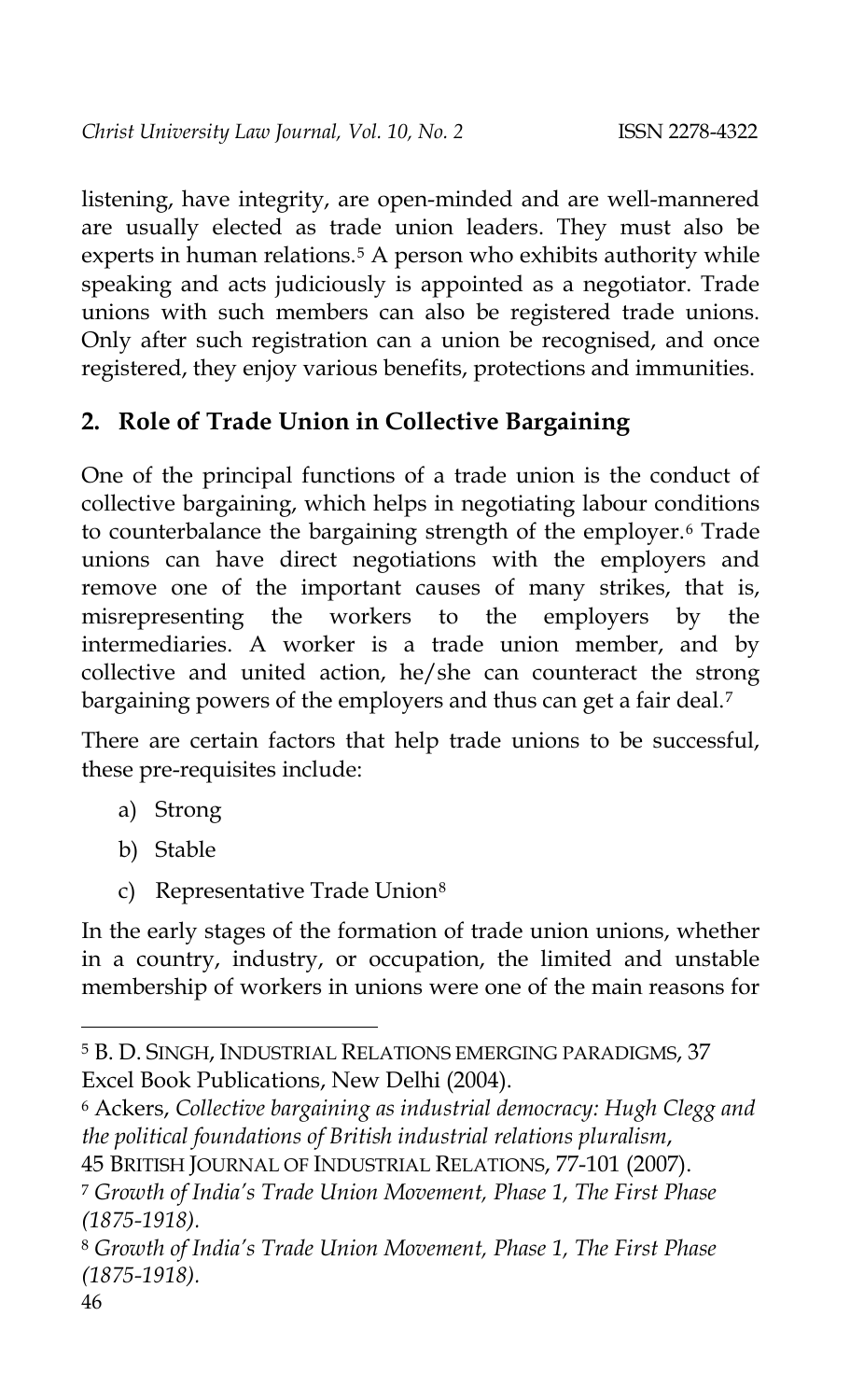-

the ineffectiveness of collective bargaining. In underdeveloped countries, the malafides affecting the trade union movement are the multiplicity of trade unions and inter and intra-union rivalries. The development of a strong trade union is hampered by the interference of outsiders and because of indulgence in politics. If the movement is to be a dynamic force for economic development, it must guard itself against the intrusion of unscrupulous labourleaders and politicians, who may harm the movement. A truly representative, enlightened, and strong labour union can effectively implement collective bargaining agreements, and the employer is assured that agreements will be respected and the workers will not retreat. Therefore, the success of collective bargaining largely depends on the existence of strong trade unions, and fluctuation and shifting of loyalty will hinder the growth of collective bargaining.

The employer shall recognise the trade unions that fulfil certain conditions and are registered to negotiate and sign collective bargaining agreements. The recognition of trade unions is a sine qua non for collective bargaining. A recognised trade union enjoys certain additional privileges than trade unions that are unregistered. There should be one strong trade union in one plant for collective bargaining to be effective. In case there is more than one union. There should be proper cooperation among them so that any dispute that arises can be negotiated with the employer in the enterprise, which has collective strength. For effective collective bargaining, either all the unions or at least one union should have a majority of workers with it. It can be called a representative union for negotiating or bargaining with the employers.<sup>[9](#page-4-0)</sup>

The trade union must be strong, that is, it must have a majority of the membership of the workers in the establishment. It must have a permanent existence and stability for collective bargaining. It must not change its position after its registration.[10](#page-4-1) The representative union for an industry in that area is that which covers more than

<span id="page-4-0"></span><sup>9</sup> S. KRISHNA MURTHY, COMMENTARY ON TRADE UNION ACT, 1926, Commercial Pub, New Delhi (2002).

<span id="page-4-1"></span><sup>10</sup> KATZ, KURUVILLA, TURNER, *TRADE UNIONS & COLLECTIVE BARGAINING* (Vol. 1099), World Bank Publications (1993).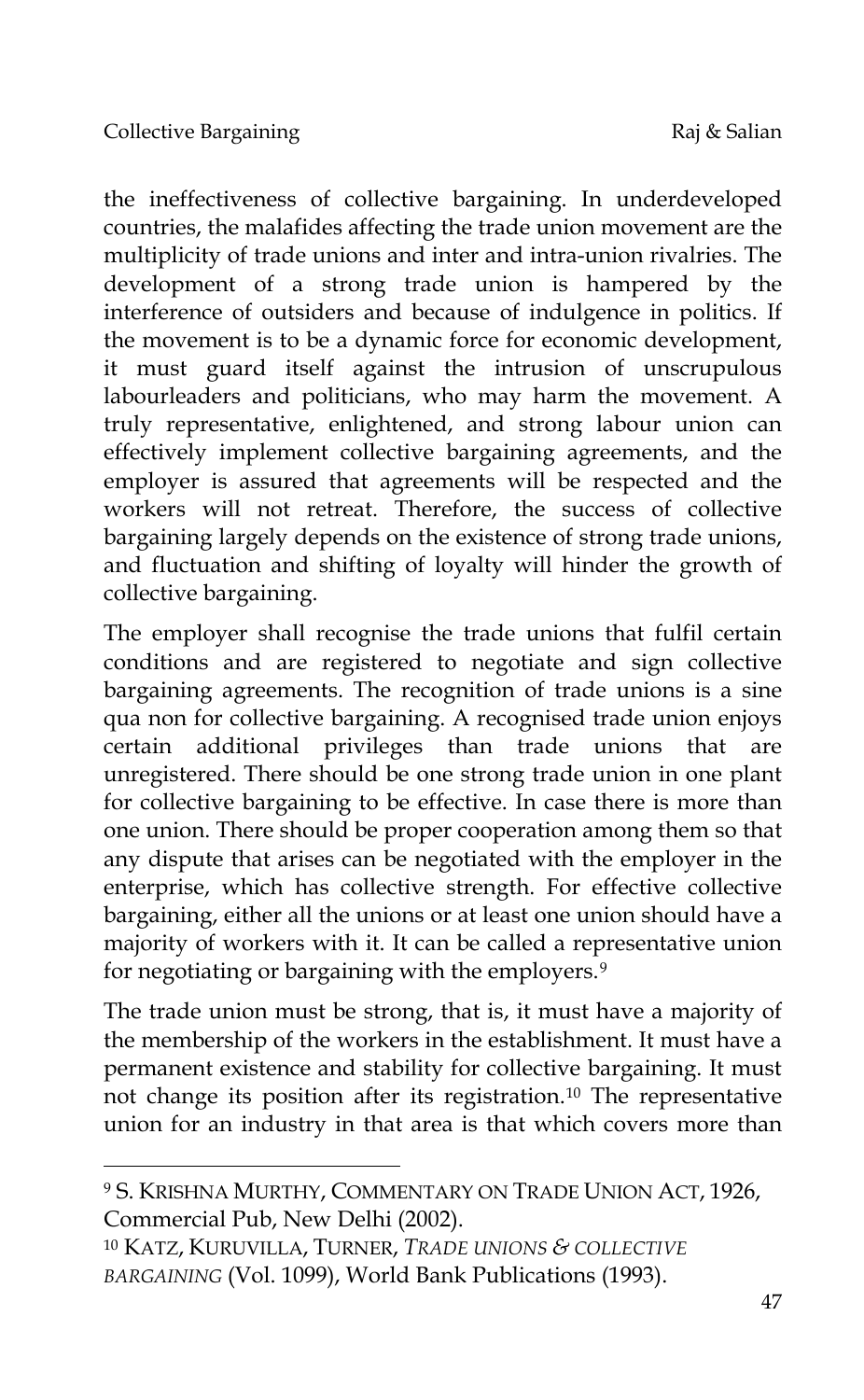$25%$  of the workers in all establishments in the industry<sup>[11](#page-5-0)</sup> and also has the right to represent all the workers in the industrial establishment at all levels of bargaining and thereby can redress the grievances of the workers.

The representative union must be able to speak at various levels of bargaining with convincible knowledge and a reasonable voice. It must have the support of the collective will of the workers. Tradeunions with partisan approaches have often been blamed for deviating from the workers' cause as they concentrate more on a political issue that causes inter and intra-rivalry among union workers. This partisan approach affects the strength and security of the union and will consequently be under pressure to obtain material gratification as the union members work towards gaining the loyalty of the political leaders.[12](#page-5-1) The emergence of many trade unions reduces the average strength of membership per union and erodes financial stability. Trade union rivalry has always been an obstacle to the promotion of collective bargaining.[13](#page-5-2)

## **3. Prevention of Economic Damages: Strikes & Lockouts**

Strikes and lock-outs cause economic damages, and this affects the economy and its wealth as a whole. These can be prevented if cordial relations co-exist between employer and employees. Strikes and lock-outs are two powerful weapons in the hands of the workers and employers. Under Section 2(9) of the Industrial Disputes Act, 1947,[14](#page-5-3) strikes are defined as "cessation of work for any length of time under a common understanding to put pressure

<span id="page-5-0"></span><sup>11</sup> P D Raju, *Choosing Collective Bargaining Agent: The Andhra Pradesh Experience in India*, INDIAN JOURNAL OF INDUSTRIAL RELATIONS, 696-712 (2007).

<span id="page-5-1"></span><sup>12</sup> Jenkins, *Labor policy & the second generation of economic reform in India*, 3 INDIA REVIEW, 333-363 (2004).

<span id="page-5-2"></span><sup>13</sup> T. N. BHOGOLIWALA, ECONOMICS OF LABOUR & SOCIAL WELFARE, 119 Sahitya Bhavan Pub, Agra (1974).

<span id="page-5-3"></span><sup>14</sup> The Industrial Disputes Act, Act No. 14 of 1947, INDIA CODE (1947), Vol. 1, §§ 2, cl. 9.

<sup>48</sup>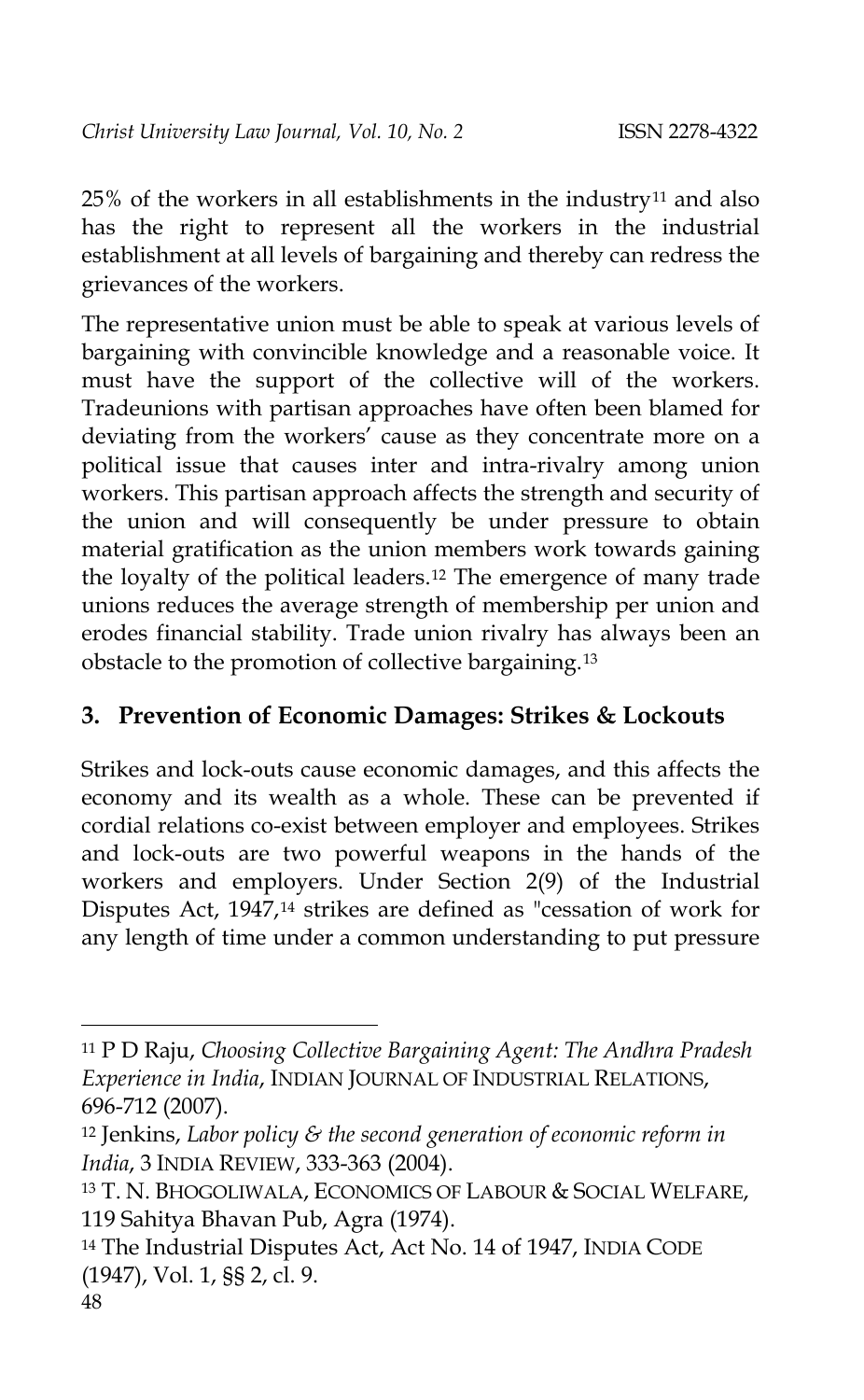on an employer to accept their demand"[15.](#page-6-0) The three measures that the employer has as a defence to counter violent, unjust trade unionism are:

- a) Shutting down the place of employment
- b) Suspension of all work
- c) Refusal to continue service of persons employed who have resorted to unjustways<sup>[16](#page-6-1)</sup>

Strikes and lock-outs have to be used as a last resort when differences in the terms and conditions of employment arise, as it adversely affects the interest of not only the place of work but the community at large. They destroy the level of production and interrupt public utility services, thereby causing economic loss. The Industrial Disputes Act 1947[17](#page-6-2) lays down certain rules to be followed prior to strikes and lock-outs. If workers and employers strike or lock-outs in public utility services without following the prescribed procedure, then it is considered to be illegal.[18](#page-6-3) This should be done during the pendency of conciliation proceedings before a conciliation officer and seven days after the conclusion of such proceedings.[19](#page-6-4) As we know, strikes occur when employees refuse to work. The employer provides relief with regard to compensation or conditions of work. Therefore strike, and the threat of a strike constitutes an important device by which unions apply economic pressure in labour disputes.[20](#page-6-5) Employers, on the other hand, use lock-outs as a defensive weapon. Strikes and lock-

<span id="page-6-3"></span><sup>18</sup> *supra*, at 16.

-

<span id="page-6-5"></span>20 INTERNATIONAL LABOUR OFFICE, COLLECTIVE BARGAINING: A WORKERS EDUCATION MANUAL, 5 ILO, Geneva (1980).

<span id="page-6-0"></span><sup>15</sup> Dhyani, *Strike: A Study in State Controls & Adjustment of Industrial Relations in India*, 1 INDIAN JOURNAL OF INDUSTRIAL RELATIONS, 100- 116(1965).

<span id="page-6-1"></span><sup>16</sup> HEERY & ABBOTT, TRADE UNIONS & THE INSECURE WORKFORCE, 167-192, Routledge (2000).

<span id="page-6-2"></span><sup>17</sup> The Industrial Disputes Act, Act No. 14 of 1947, INDIA CODE (1947), Vol. 1.

<span id="page-6-4"></span><sup>19</sup> S. C. SRIVATSAVA, INDUSTRIAL RELATIONS & LABOUR LAW, Vikas Pub, New Delhi, (2003).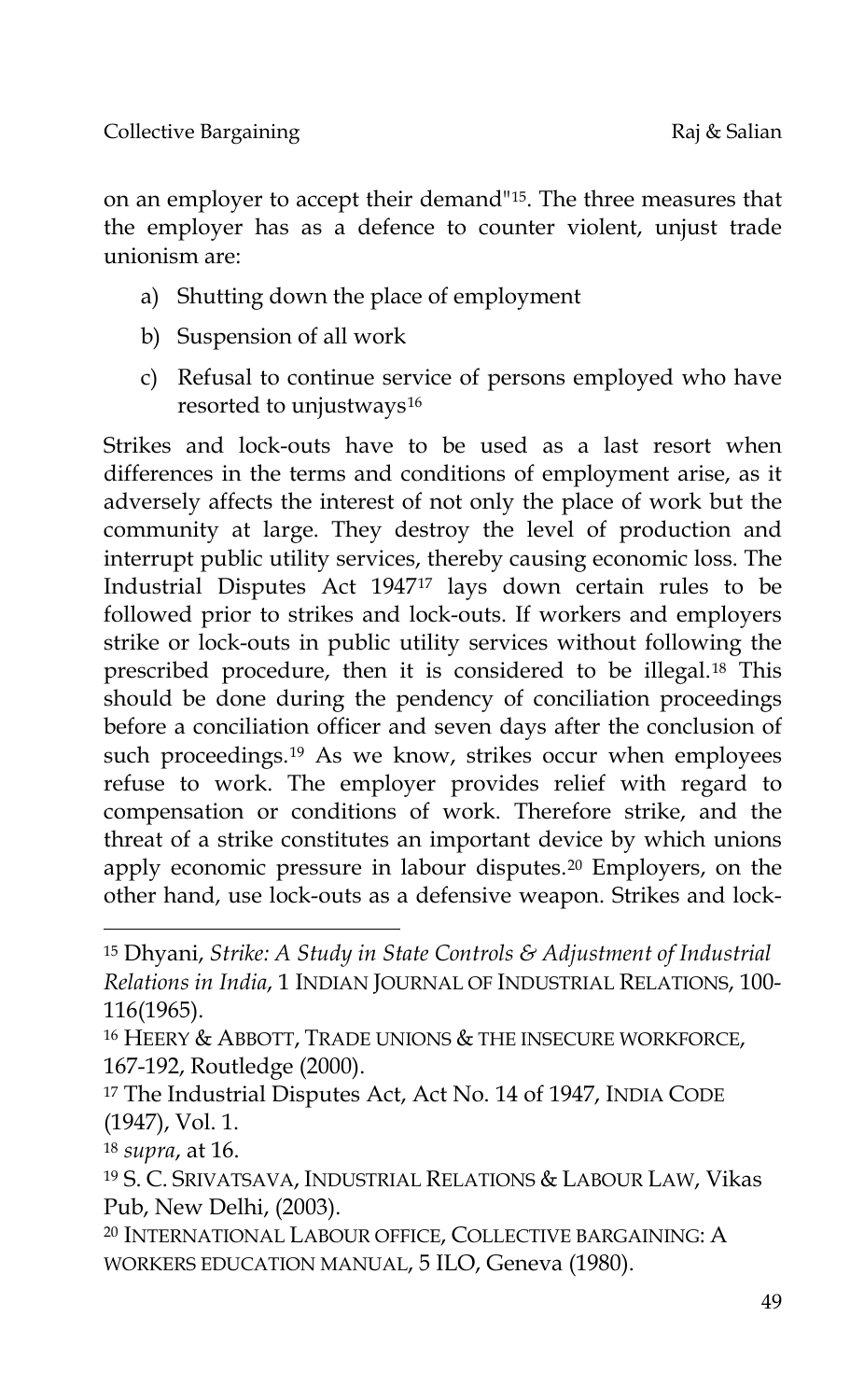outs bring severe losses and inconveniences to third parties. At times, they disrupt the availability of products or services, which in turn inconveniences the public.

# **4. Regulating Strikes**

As strikes are essential a resort to economic compulsion as a method of resolving disputes, they may be seen somewhat barbaric as measured may seem somewhat barbaric as compared to more peaceful means of settlement.[21](#page-7-0) Strikes have frequently been subjected to legislative restrictions; however, certain other factors that could lead to the failure of the strikes are:

- I. When strikes are organised in communities and have a strong sense of grievance against outsiders, public opinion in society may have no restraining impact. For example, during World War II, coal miners conducted a series of illegal but partially successful strikes, despite a massive public relations campaign against them for hindering the war effort.
- II. The degree to which strikes can be replaced by other workers who can effectively perform their job is a major determinant of whether an illegal strike can be halted. Small groups of highly skilled employees may be virtually impossible to replace and so may strike successfully despite legal sanctions.
- III. The degree of internal disagreement within the union is an important factor. If the union is united, the threat of legal compulsion to end a strike may only increase the striker's determination to persevere, but a disunited group may easily be induced to return to work.

<span id="page-7-0"></span><sup>21</sup> T. N. BHAGOLIWALA, ECONOMICS OF LABOUR & SOCIAL WELFARE, 120 Sahitya Bhavan Pub, Agra (1974).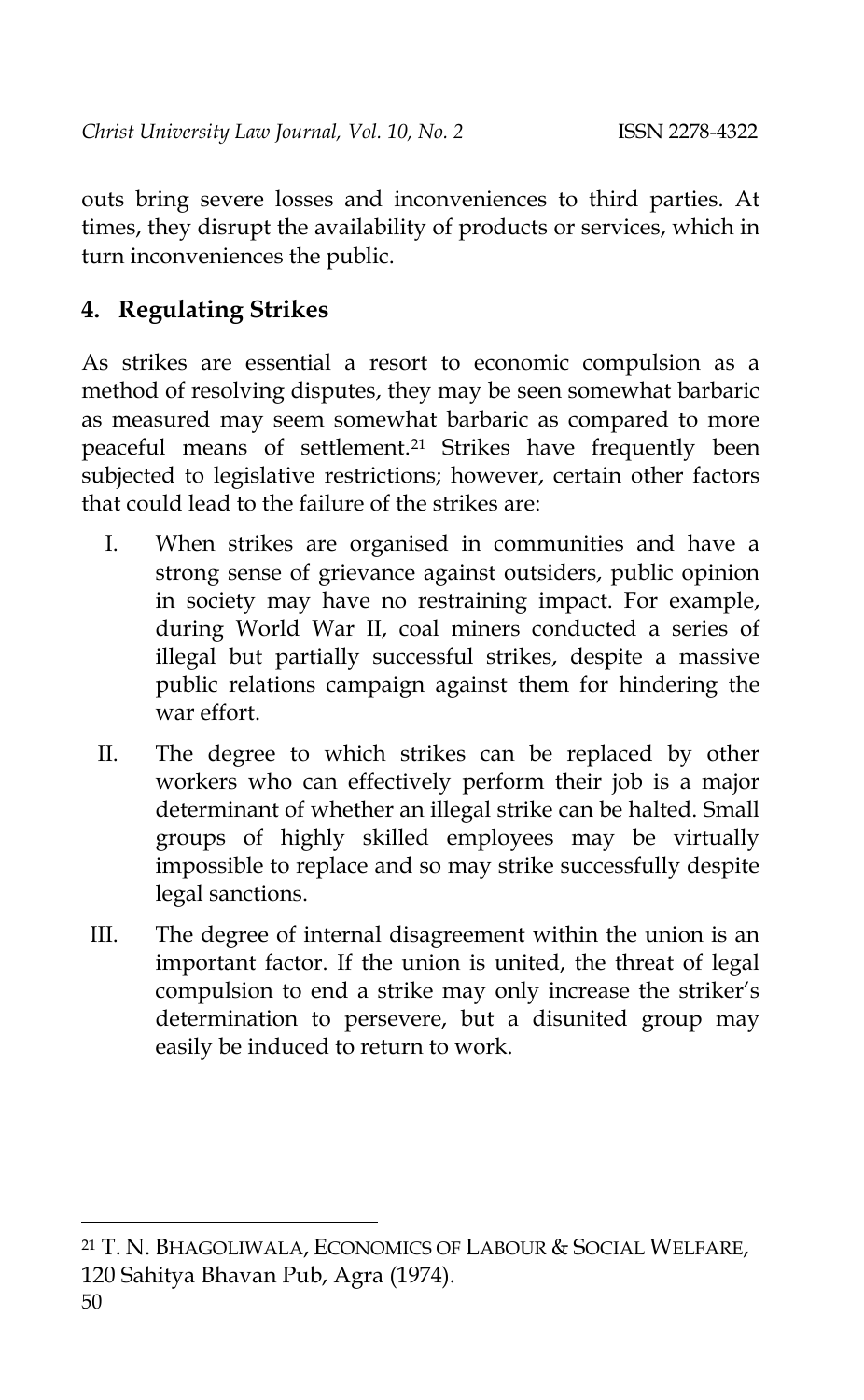IV. The threat of arrest or forced dispersion of strikers by police, whether to dissolve the union or to prevent illegal picketing, is sometimes but not always effective.[22](#page-8-0)

Many disputes can be avoided if the employer has a willing heart and there is a smooth and cordial relationship between the management and the labour through effective collective bargaining.

# **5. Settlement of Labour Disputes**

The Industrial Disputes Act 1947[23](#page-8-1) provides machinery for the establishment of works committees, conciliation and adjudication machinery to promote harmonious relations between employers and workers.[24](#page-8-2)

# **5.1.Works Committee**

The works committee settles industrial disputes through direct negotiation between employers and employees. The works committees are generally concerned about the problems arising in the everyday working of the establishment. Their functions and responsibilities cannot go beyond offering recommendations, and therefore there are more or fewer bodies who endeavour to settle the differences in the first instance. The final choice rests completely with the union as a whole. This method helps resolve disputes and consequential strikes and lock-outs, which can be avoided to the mutual advantage of both labour and management by effective functioning of Collective Bargaining.

# **6. Conciliation Machinery**

j

Conciliation is a process by which the worker and employer representatives are brought together before a third person or a

<span id="page-8-0"></span><sup>22</sup> D Q Mills, *LABOR-MANAGEMENT RELATIONS*, NEW YORK: McGraw-Hill (1978).

<span id="page-8-1"></span><sup>23</sup> The Industrial Disputes Act, Act No. 14 of 1947, INDIA CODE (1947), Vol. 1.

<span id="page-8-2"></span><sup>24</sup> C. S. VENKATA RATNAM, P. A. NAIDU, INDUSTRIAL RELATIONS & COLLECTIVE BARGAINING IN SOUTH ASIA, 51 ILO Pub (1999).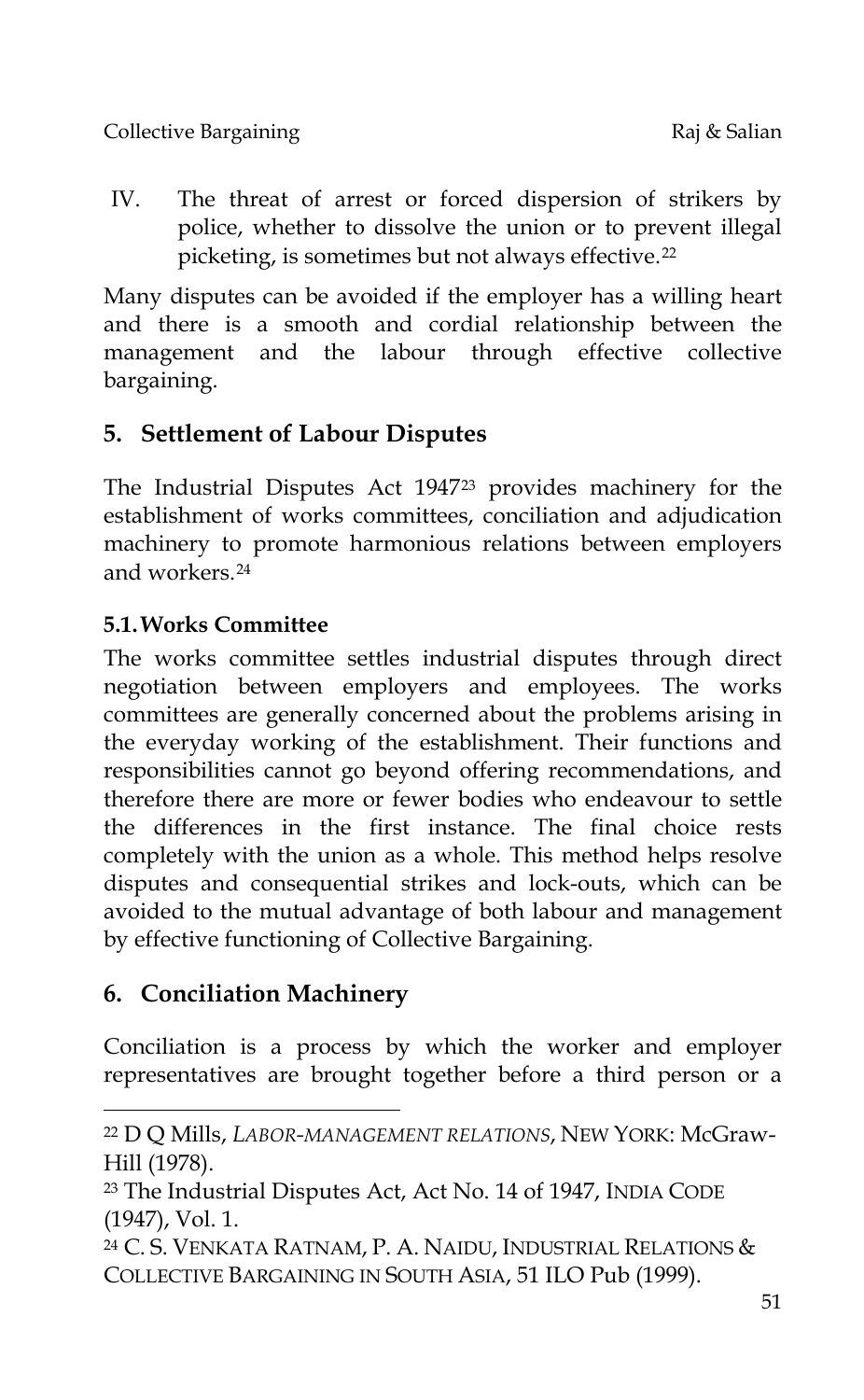group of persons to persuade them to a mutual agreement. The Industrial Disputes Act 1947[25](#page-9-0) emphasizes the settlement of labour disputes through third-party intervention. When approached by either party, whether working in public utility services or industrial establishments, under the Industrial Disputes Act 1947,[26](#page-9-1) employing conciliation to resolve a dispute is compulsory. The conciliation machinery may take note of a dispute brought before it or *suo-moto* take up a cause if it apprehends a dispute. A settlement arrived through the conciliation mechanism becomes binding on all the parties to the dispute. Conciliation is based upon the recognition of the fact that strike may prove detrimental to both employers and employees. This is especially true when both the employers and employees have more or less equal bargaining power. Although conciliation does not rule outstrikes completely, it does help in resolving differences due to faulty negotiations and helps parties to understand and appreciate the situation.<sup>[27](#page-9-2)</sup>

## **7. Role of Trade Unions in shaping Industrial Relations**

Issues with regard to wages and conditions of employment of workers are agreed upon during appointment, and later enhancement of salaries, if not agreed upon mutually, is settled by some form of collective negotiation between the union/s and their employer/s. After obtaining recognition and being bought before the bargaining table, the trade union can agree to allow the employer to bargain and negotiate sensibly. In the United States, an employer is duty-bound to bargain in good faith with the union, which is a recognised bargaining agent. All information about the organisation required by the workers for a negotiation process must be provided by the employer to help facilitate collective bargaining. There are also duties to inform and consult with the

j

<span id="page-9-0"></span><sup>25</sup> The Industrial Disputes Act, Act No. 14 of 1947, INDIA CODE (1947), Vol. 1.

<span id="page-9-1"></span><sup>26</sup> The Industrial Disputes Act, Act No. 14 of 1947, INDIA CODE (1947), Vol. 1.

<span id="page-9-2"></span><sup>52</sup> <sup>27</sup> O. P. MALHOTRA, THE LAW OF INDUSTRIAL DISPUTES, Volume I, 12 Lexis Nexus Butter Worths Pub, New Delhi (2004).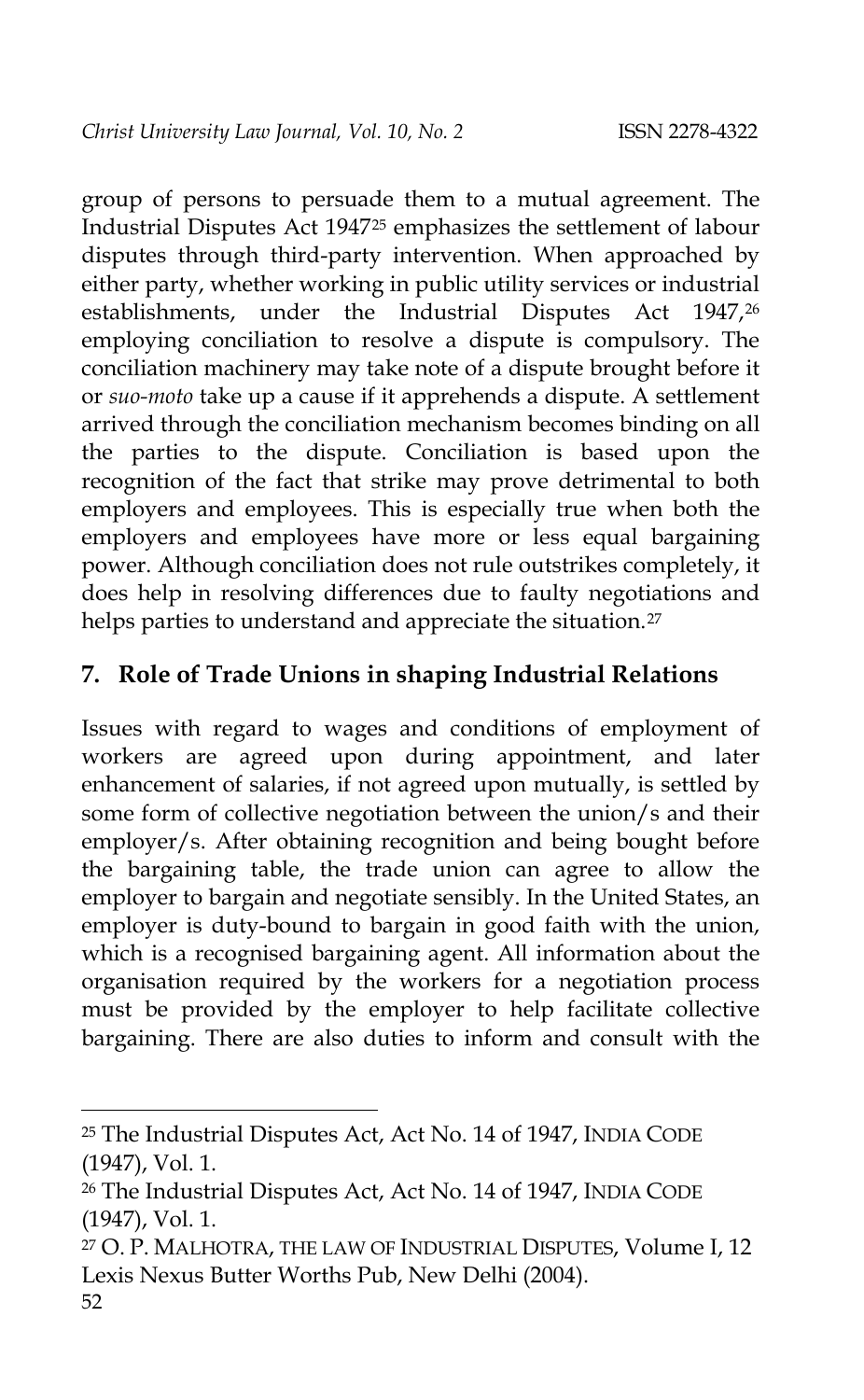union on particular issues, redundancies, takeovers and safety matters.

# **8. Information for Collective Bargaining**

Where an employer recognises an independent trade union as having negotiating rights, he is required to provide certain information to its representatives for collective bargaining. The legislation aims to encourage openness – a free flow of information from the employer to the union. Information can be disclosed if it satisfies the twin test:

- a) The information can be disclosed, the lack of which would put the union at a material disadvantage at the bargaining table.
- b) The information must be disclosed as a good industrial relations practice.[28](#page-10-0)

There is, however, no bounded duty to disclose the information until the credit end union representative requests it. The information sought must be materials that are important, relevant or significant for collective bargaining. The employer is required to disclose information only if it follows good industrial relations practices. If the information is appropriately given to the union, they can have smooth negotiation and agreement, which will reflect industrial peace. Thus, the trade union plays a positive role in promoting industrial relations.[29](#page-10-1) Collective bargaining rules are of two kinds. They are:

## **8.1.Procedural Rules**

-

Procedural rules with regard to Alternative Dispute Resolution (A.D.R.) set out the procedure that governs the behaviour of both the employer and union. The rules lay down how contracts should be negotiated, modified, renewed, or terminated. They decide who

<span id="page-10-0"></span><sup>28</sup> AIDT & TZANNATOS, *UNIONS & COLLECTIVE BARGAINING:*

*ECONOMIC EFFECTS IN A GLOBAL ENVIRONMENT*, Washington, DC, World Bank(2002).

<span id="page-10-1"></span><sup>29</sup> T. N. BHAGOLIWALA, ECONOMICS OF LABOUR & SOCIAL WELFARE, 120 Sahitya Bhavan Pub, Agra (1974).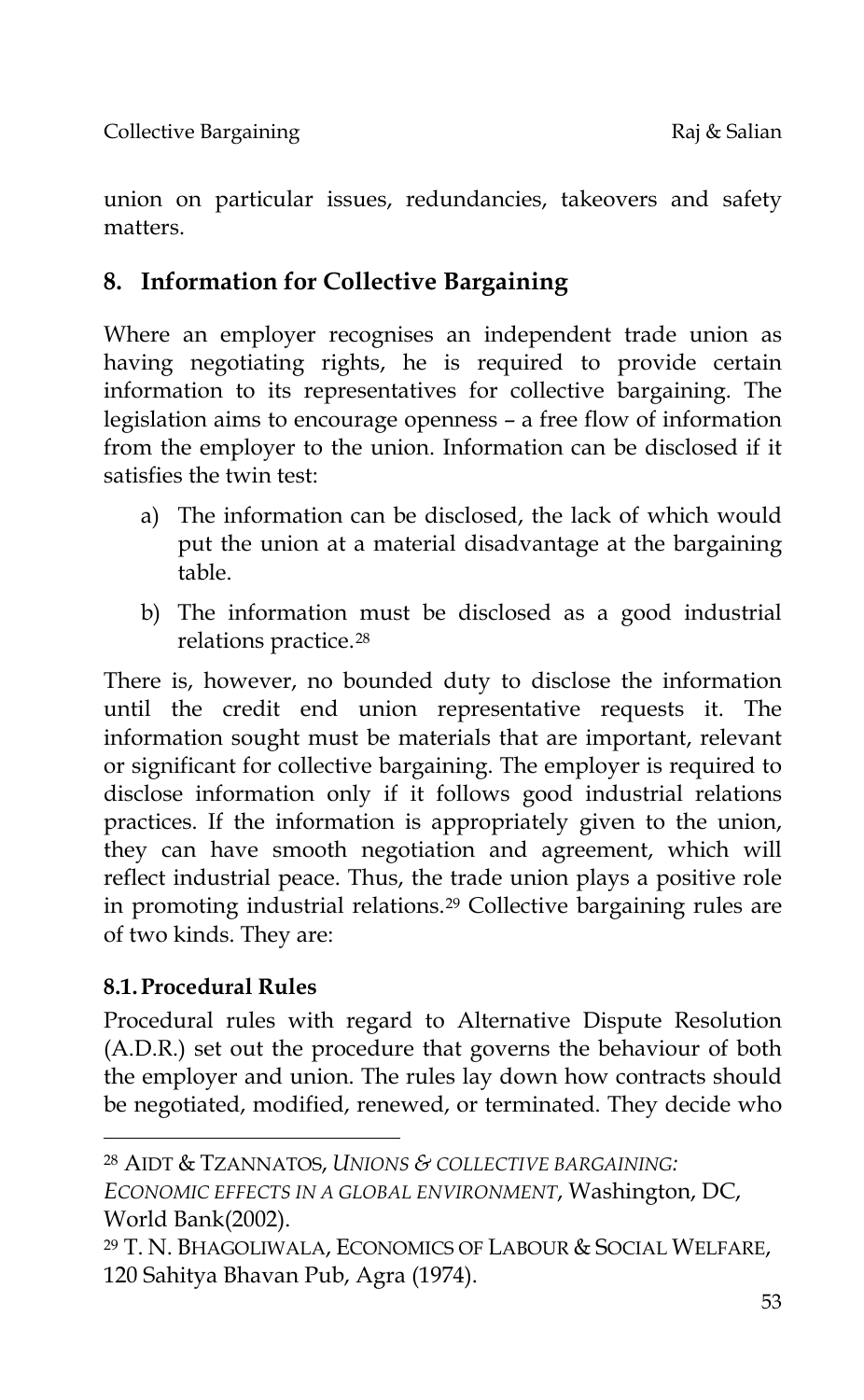should represent the two sides and what facilities they will be provided, which will help them bargain. Further, they also determine how differences over implementation of substantive rules may be handled

#### **8.2.Substantive Rules**

Substantive rules do not regulate the relations between groups but between individuals. They are concerned with the substance of the agreements which the union and management work out. Further, they play a significant role in regulating the economic and political relationship between employer and employee.

## **9. Types of Bargaining**

-

Several terms have been used to refer to the relationship forced upon both worker and management by their functional necessity. The relationship is a forced one and exists because a working agreement is essential to serve the interests of both. Each party uses its coercive power to the greatest extent possible, with no regard to its effect on the other. How much each party gains from bargaining depends on the coercive power at its disposal. One party/s gain are the other's losses. Wage bargains are an obvious example of conjunctive or distributive bargaining. Conjunctive bargaining provides the minimum condition necessary for the functioning of the enterprise. Although a win-lose situation cannot be done away with entirely, labour-management relations can progress beyond this minimum level to one of cooperative or integrative bargaining.[30](#page-11-0)

More recent instances of such labour management cooperation are found in what is known as productivity bargaining. According to this, bargaining as a method is used to enhance productivity by cutting down overtime and revising inefficient work methods. The agreement entrusts the union with joint responsibility to revise the method of work. In return, the workers are offered a substantial rise in wages. The management secures union consent to change

<span id="page-11-0"></span><sup>54</sup> 30 A CEFALIELLO, *COLLECTIVE BARGAINING: A SINGLE EUROPEAN CONCEPT?* (Doctoral dissertation, University of Glasgow)(2016).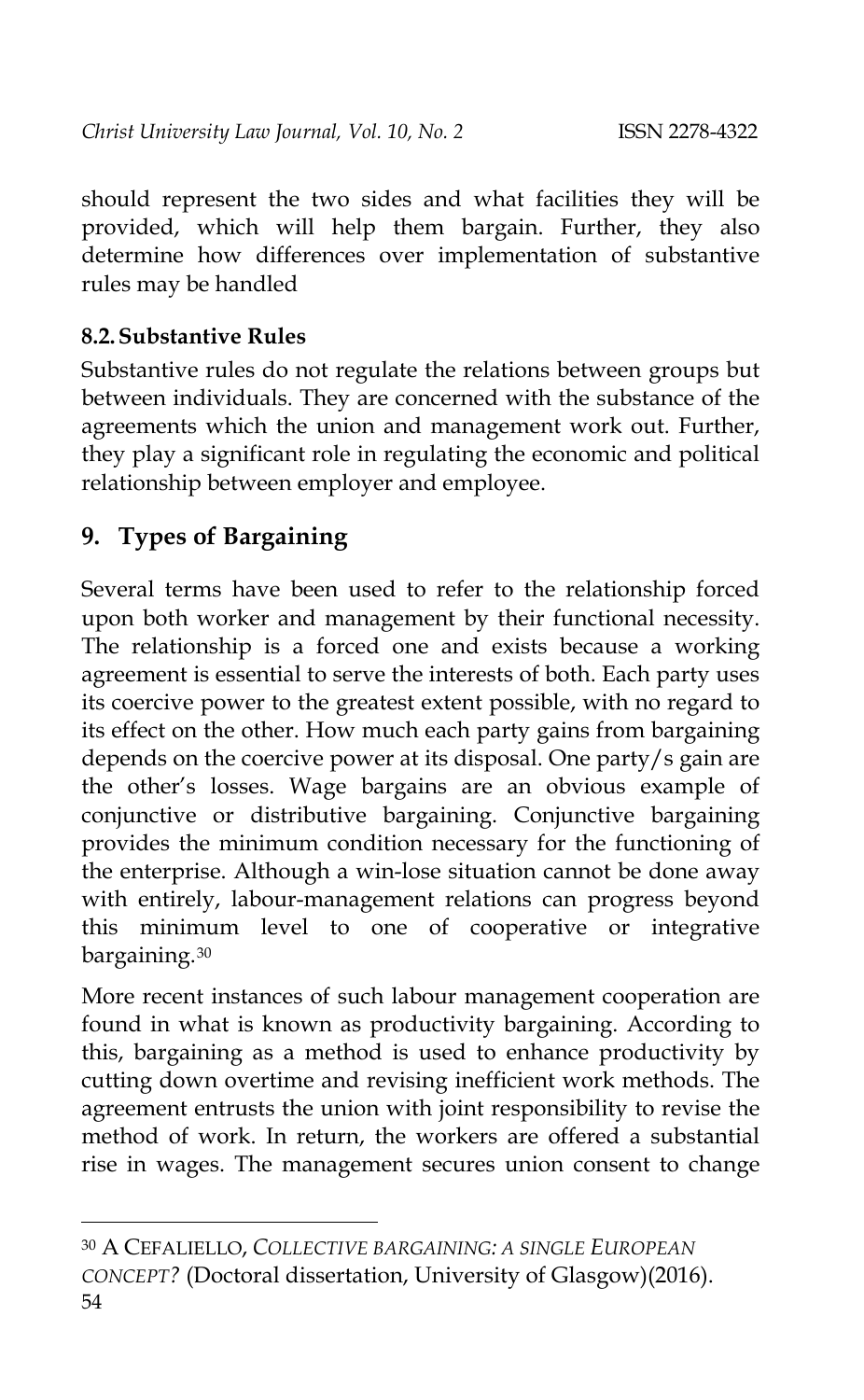work methods and reduces overtime, and the workers get both shorter hours and higher wages.

Although collective bargaining is the best method to resolve the friction between the labour and management in practice, there are areas of concern too. In the words of Chamberlain, the greatest barrier to cooperation is fear of cooperation itself.[31](#page-12-0) The trade union might fear that the management would use cooperation to wipe it out of existence. The management, on the other hand, fears a loss of privilege. A subject once brought to the negotiating table cannot be retracted to the realm of privilege. All this does not alter the fact that there are areas of common interests. It is a problem of whether management wants security or is prepared to take calculated risks to advance constructive cooperation. Collective bargaining agreements are generally drafted, taking into consideration all these views.[32](#page-12-1)

# **10. Essential Pre-requisites of Successful Collective Bargaining**

Collective bargaining as a method of alternative dispute resolution can be fully effective if a favourable political climate exists. In particular, the government must facilitate the same through policy response. Only then can collective agreements become the best method for regulating industrial disputes.

## **10.1. Pluralism and Freedom of Association**

-

In labour relations in a pluralistic society, collective bargaining is recognized as a fundamental tool through which stability is maintained. Pluralism indicates a process of bargaining between one more of the industrial group on the one hand and the government on the other. There are many pressure groups within a political system, like, business associations, unions, political parties etc. A pluralistic viewpoint involves acceptance and dialogue

<span id="page-12-0"></span><sup>31</sup> Chamberlain, *Collective Bargaining & the Concept of Contract*, 48 COLUMBIA LAW REVIEW , 829-847(1948).

<span id="page-12-1"></span><sup>32</sup> BERCUSSON, BRIAN, EUROPEAN LABOUR LAW, 103 Cambridge University Press, (2009).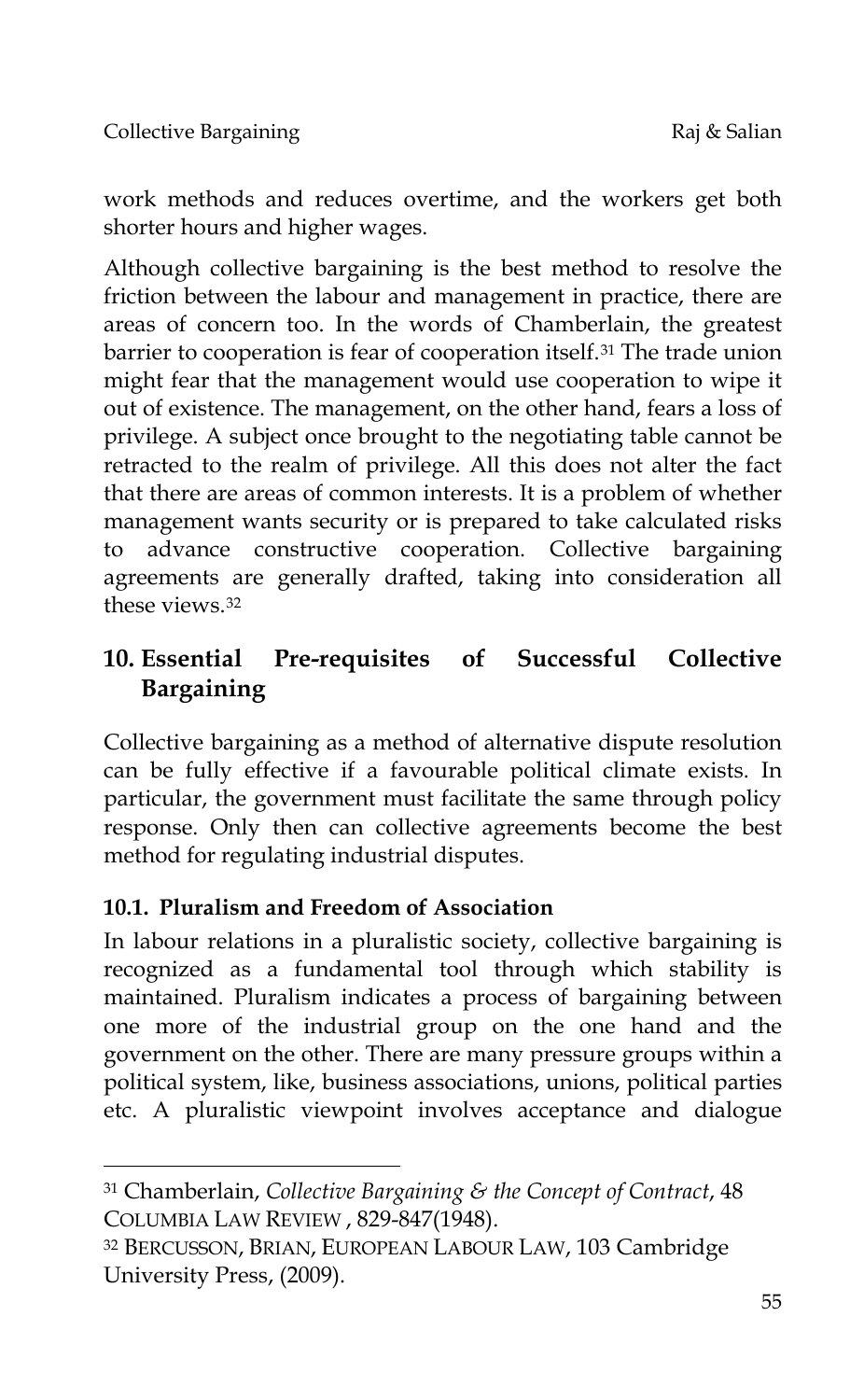between these pressure groups and the government. Both exchange ideas, intending to effect compromises, by making a concession. Thus, pluralism's "theme is that men associate together to further their common interests"[33](#page-13-0) and desire their associations to exert pressure on each other and the government. The concession which follows helps to bind society together, and thereafter stability is maintained by further concessions and adjustments as new associations emerge and power shifts from one group to another"[34.](#page-13-1) The freedom of association provided in the Constitution of India under Article 19[35](#page-13-2) offers unions the right of association. The interest groups in society would be unable to function effectively if they lacked the right to form associations. Employers and employees should have freedom of association and form their unions or organisations. The question of collective bargaining does not arise without a union, particularly for employees. The existence of strong, independent, well-organised trade unions with defined policies is the key condition for the successful process of collective bargaining.<sup>[36](#page-13-3)</sup>

It follows that when unions are well organised, particularly in the early stages of development, collective bargaining is not very useful. In India, trade unions are generally weak because of rivalry among themselves based on caste, creed, and religion.

#### **10.2. Recognition of Trade Union**

The freedom of association does not necessarily entitle every association to be recognised. Especially in a system where there are

<span id="page-13-0"></span><sup>33</sup> L I Rudolph & Rudolph, *Demand groups & pluralist representation in India*, 24 JOURNAL OF COMMONWEALTH & COMPARATIVE POLITICS, 227-238 (1986).

<span id="page-13-1"></span><sup>34</sup> Gellner M, *A New Approach to Industrial Democracy*, 36 INTERNATIONAL AFFAIRS, 516-516 (1960).

<span id="page-13-2"></span><sup>35</sup> INDIA CONST, art. 19.

<span id="page-13-3"></span><sup>36</sup> Hyman, Richard, *The Europeanisation or the erosion of industrial relations*, 32 INDUSTRIAL RELATIONS JOURNAL, 280-294 (2001); Heidenreich, Gabriele, *The Open Method of Co-ordination: a way to the Europeanization of Social & Employment Policies*, 46 JCMS: JOURNAL OF COMMON MARKET STUDIES, 497-532 (2008).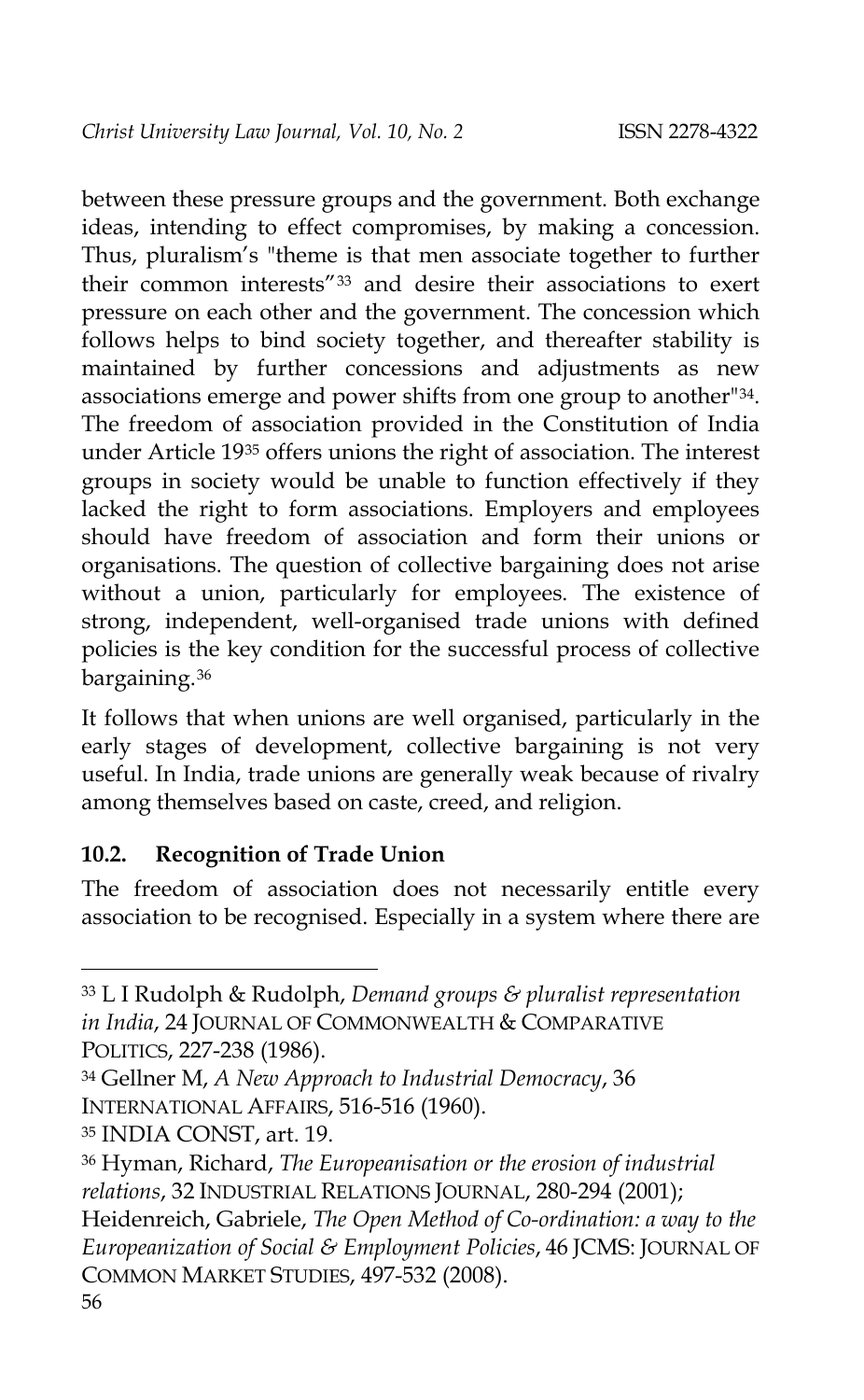numerous trade unions, there should be some pre-established criteria that are operative within the industrial relations system to decide when and how a union should be recognised. The general criteria are to recognise the most representative union. However, how recognition is granted, to whom and by whom may differ from system to system and is based on certain criteria. In some systems, recognition is determined by requiring the union to have not less than a stipulated percentage of the workers in the enterprise.[37](#page-14-0) The representation is also decided by a referendum in the workplace or by an outsider, like, a certifying authority (such as the labour department or an independent statutory body). There could be a condition that once certified as the bargaining agent. There cannot be a change of agent for a prescribed period, such as one or two years, to ensure the stability of the process.[38](#page-14-1)

## **10.3. Clear areas of bargaining**

The areas where the parties are legally required to bargain collectively should be correctly spelt out. International Labour Organization has stated that negotiations imply that the differences between two parties can be resolved through a compromise and that an agreement can be reached.[39](#page-14-2) There can be no negotiation or agreement if both sides don't agree to settle disputes amicably when they meet.

## **10.3. Good Faith**

A precedent of good faith drives the process of collective bargaining. Only if the intention to settle a dispute is through good faith can there be productive bargaining, $40$  and a resultant agreement can be drawn upon. Good faith can exist where a sense of justice and fairness is the common ideals and attitudes shared

<span id="page-14-0"></span><sup>37</sup> Payalchatly, *Collective Bargaining: Process & Advantages*, 2 Journal of International Academic Research for Multidisciplinary, 647, 650(2014).

<span id="page-14-1"></span><sup>38</sup> *Id,* at 647.

<span id="page-14-3"></span><span id="page-14-2"></span><sup>39</sup> Gernigon, Odero, Guido, ILO *Principles Concerning Collective Bargaining'*, 139 INTERNATIONAL LABOUR REVIEW, 33(2000). <sup>40</sup> Delony, *Good Faith in Collective Bargaining*, 12 U. Fla. L. Rev 378, 1959.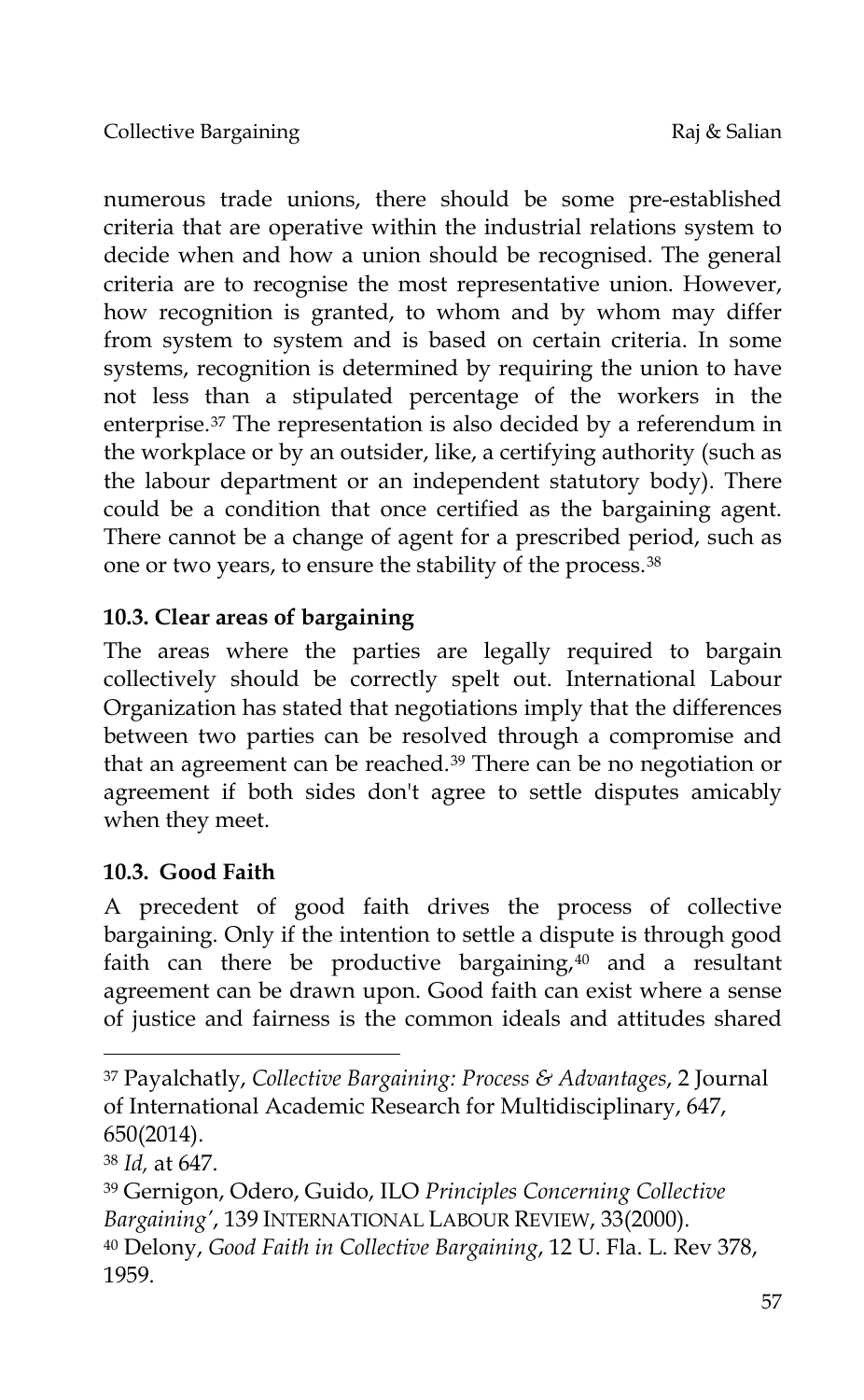among employers, workers, and their organisations. A belief in compromise through dialogue is the foundation for collective bargaining.

## **A. Mutual trust and Confidence**

Understanding, mutual trust, confidence, respect for each other, and readiness to settle the matter by negotiations are necessary virtues that help resolve disputes. During negotiations, the parties must avoid unlawful practices, which may vitiate the conducive atmosphere for bargaining. There should be greater prominence on settlement of disputes than on conflict, and regard should be shown for the responsibilities and rights of both.

#### **B. Parity of Strength**

There should be a semblance of parity of strength of both the parties, that is, the employers and the union, for real and effective bargaining to occur, and they should bear in mind to act in good faith, should act mutually to solve issues that arise. Though there are no legal sanctions behind the terms and conditions agreed upon by the parties, they should exhibit strength that is consistent.

#### **C. Willingness to give and take**

Representatives who are selected and duly authorised by both parties should observe the proper procedure of bargaining and avoid a breakdown of dialogue as far as possible. The bargaining must be factual, and such discussions based on facts must be properly assessed.

## **D. Right to Strike and Lock-outs**

The right of employees and employers to strike and lock-outs for genuine reasons must be a recognised subject based on national interest, as this alone can ensure freedom of collective bargaining. Parties to the dispute should have the freedom to decide how to regulate employment relations. Even where the government provides a regulatory framework, both parties should have sufficient leeway to negotiate to set norms and regulations.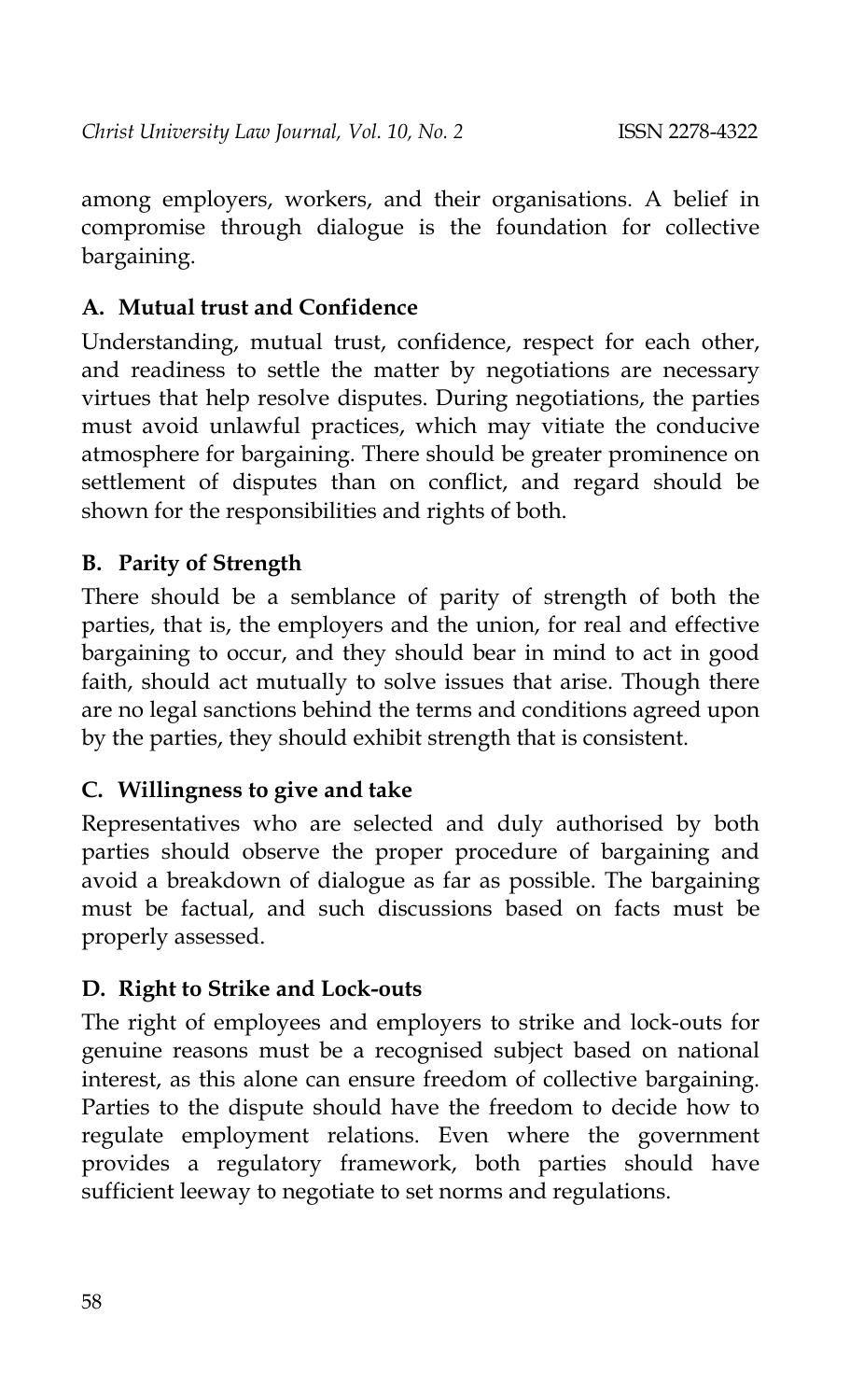#### **E. Support by Government and Labour Administrative Authorities**

The labour administration authorities play a pivotal role in the smooth functioning of the union. Their support is necessary for successful collective bargaining. This implies that they will have to:

- a) Provide the necessary environment for alternative dispute resolution. For example, they should provide effective conciliation services in the event of a breakdown in the process and even provide the necessary provision for the registration of agreements.
- b) Post collective bargaining has been concluded. The parties must abstain from supporting the breach of agreements.
- c) As far as is practicable, ensure observance of collective bargaining agreements.
- d) Provide ways, means and methods for the peaceful settlement of disputes that arise out if collective bargaining fails.

The State should encourage collective bargaining as a method of settling industrial disputes and monitoring and guiding the employer and employee relations. Possible steps that the government can take in this direction include:

- a) Announcing policies at both the Central and State level with sufficient clarity, stating that the government is in favour of bipartite settlement of disputes at plant, industry, regional, national levels and will minimize their interventionist approach.
- b) Making employers recognize unions as bargaining agents and frame suitable rules for such a recognition to be observed both by employers and unions.
- c) Encourage collective bargaining and settlement through final agreements by conferring their legitimacy and validity, and provide the help of conciliation machinery to parties to resolve their difference when necessary, and prohibit unfair labour practices.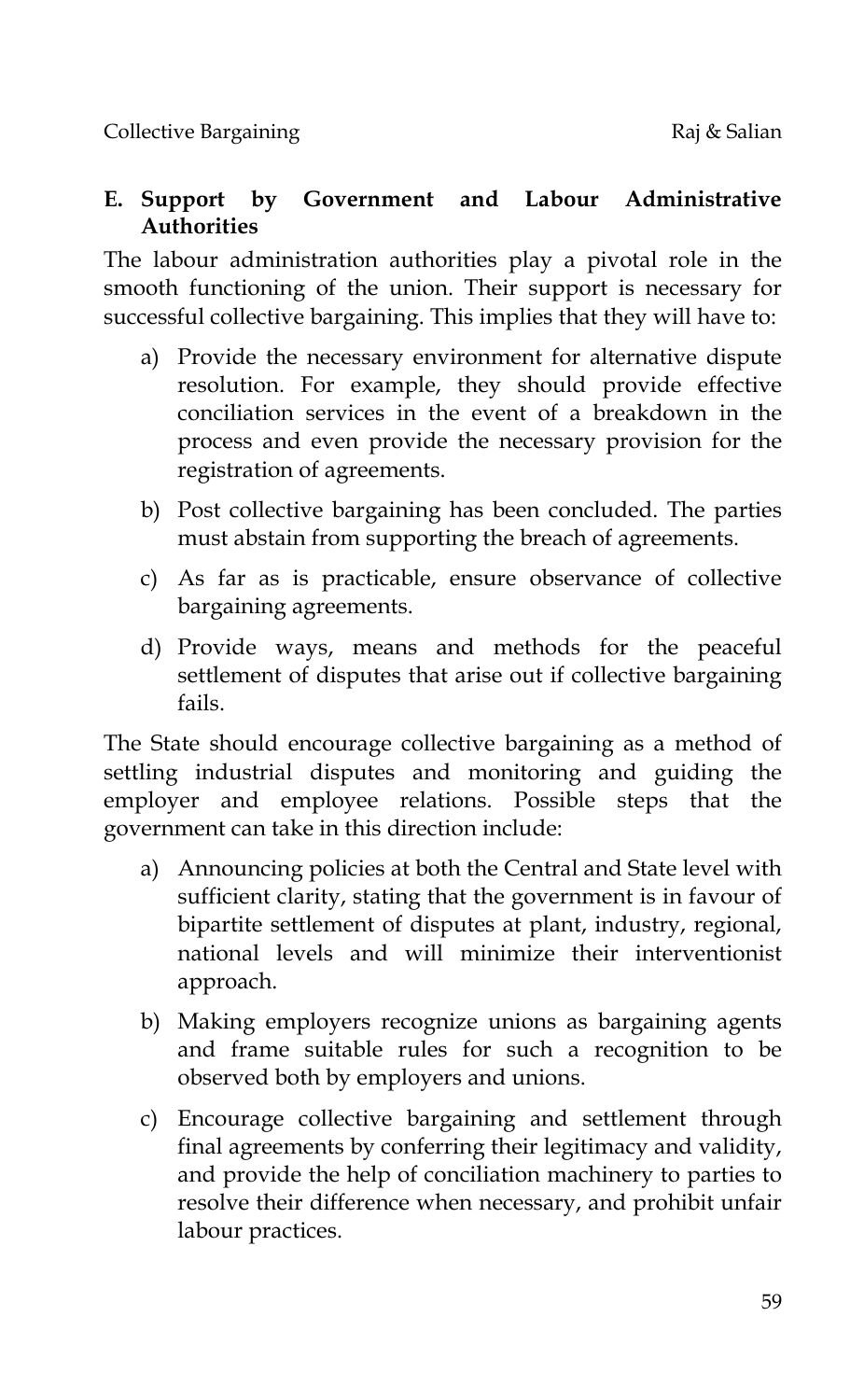Therefore, the success of collective bargaining is possible only if the employee and management realize their responsibilities and desire success. When the negotiations between the parties have resulted in an agreement, the terms of the contract should be recorded in writing and incorporated in a document. When an agreement is reached, it should be honoured and fairly implemented. To ensure the proper functioning of the agreement, both parties should give up and avoid unfair labour practices.<sup>[41](#page-17-0)</sup>

#### **a. Proper Internal Communication**

The management and union should keep their managers and members well informed, as a lack of proper communication and information can lead to misunderstanding and can lead to further disputes. Sometimes, ill-informed managers and supervisors may mislead the workers about the current state of negotiations and the management's objectives.[42](#page-17-1) Therefore, it is necessary to involve managers in deciding on objectives and solutions, and such participation is likely to ensure greater acceptance and better implementation.<sup>[43](#page-17-2)</sup>

#### **b. Observance of Agreement**

In developing countries where there are many unions, they are sometimes unable to ensure the observance of agreements by the members. While the labour law system provides for sanctions for breaches of agreements, the labour administration authorities may be reluctant to impose sanctions on workers.<sup>[44](#page-17-3)</sup> Where there is frequent non-observance of agreements or understanding reached through the collective bargaining process, the party which has good faith may lose faith in the process.

<span id="page-17-2"></span><span id="page-17-1"></span>42 KAST & ROSENWEIG, ORGANIZATION & MANAGEMENT, 106-111, New York: McGraw Hill Book Company, (Second Edition, 1974). <sup>43</sup> Koopmans T, *The birth of European law at the crossroads of legal traditions*, THE AMERICAN JOURNAL OF COMPARATIVE LAW, 493-507 (1991).

<span id="page-17-0"></span><sup>41</sup> Vos Kees, *Europeanization & convergence in industrial relations*, 12 EUROPEAN JOURNAL OF INDUSTRIAL RELATIONS, 311 (2006).

<span id="page-17-3"></span><sup>44</sup> Lobel, *Realities of Interest Based (Win-Win) Bargaining*, *LABOR LAW JOURNAL*, 771-773 (1994).

<sup>60</sup>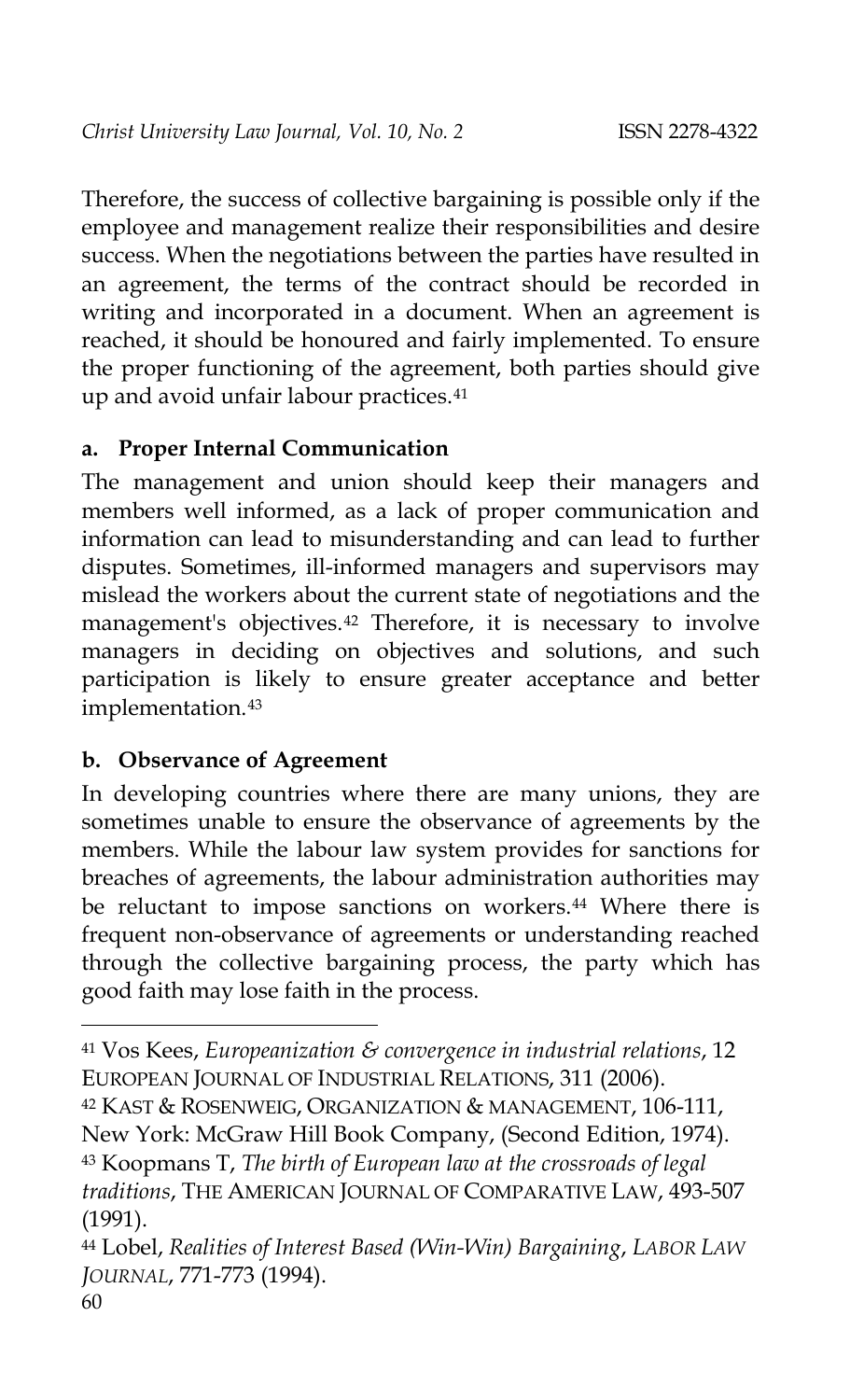## **11. B. R Singh v. Union of India[45](#page-18-0)**

This case highlighted the failure of the Collective Bargaining agreement processes between the trade unions and the employers of the organisation. The Trade fair authority had several demands from the management in terms of housing facilities for the employees, as well as the enhancement of salaries and allowances for the employees. In this situation, a strike was called by the trade unions. However, some of the employees attended their job during the strike. After the strike was called off, some of the employees were terminated, and some were not given the actual position demanded by them. In the respective case, the court recognised that the organisation's employees selected strike as the mode of expressing their grievances. The verdict was conveyed that it is a right to form a labour union in the organisation.

In addition to that, Article 19 (c) of the Constitution of India 1949[46](#page-18-1) states that there is a proper right to forming associations and or unions. Therefore, the formation of the labour union was appropriate within the organisation. On the other hand, it was also illuminated that calling a strike was generally the breaching of the contract. Section 22 of the Industrial Dispute Act 1947[47](#page-18-2) illuminates that there is a prohibition of strikes and locks out in the organisation. Along with that, clause 1 of Section 22[48](#page-18-3) of the concerned act also mentions that no person or the employee shall enter into the strike, and the formation of the strike is also considered as breaching of contract. This case demonstrates that the Collective Bargaining Agreement process was not followed within the organisation not to mitigate the disputes or the demands of the employees peacefully and cordially.

<span id="page-18-0"></span><sup>45</sup> B. R. Singh & Ors. v. Union of India & Ors., 1989 SCR Supl. (1) 257.

<span id="page-18-1"></span><sup>46</sup> INDIA CONST, art 19, cl. 1.

<span id="page-18-2"></span><sup>47</sup> The Industrial Disputes Act, Act No. 14 of 1947, INDIA CODE (1947), Vol. 1, §§ 22.

<span id="page-18-3"></span><sup>48</sup> The Industrial Disputes Act, Act No. 14 of 1947, INDIA CODE (1947), Vol. 1, §§ 22, cl. 1.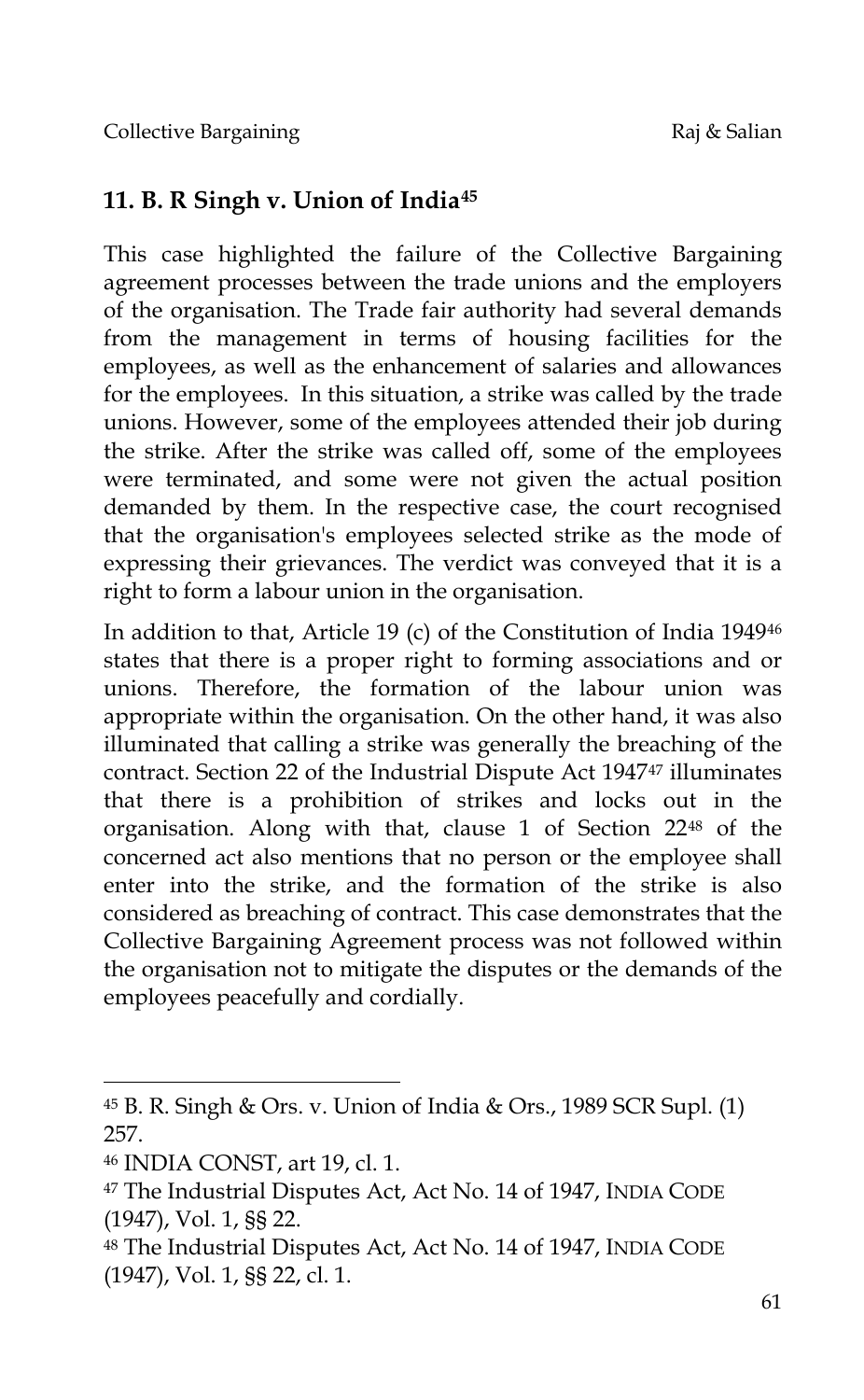#### **a. Karnal Leather Karmachari v. Liberty Footwear Company (Regd)[49](#page-19-0)**

This case emphasised the proper maintenance of the Collective Bargaining Agreement. The liberty footwear company had a legal dispute with its employees. This was because approximately 200 employees were terminated from the organisation. In addition to that, the committee of the organization expressed their view of retaking approximately 159 employees back to their work. On the other hand, Section 10 (a) of the Industrial Dispute Act 1947[50](#page-19-1) demonstrates that the award made without potential publication was invalid. Also, the Industrial Dispute Act 1947[51](#page-19-2) determines social justice in effectively implementing Collective Bargaining Agreement. On a similar note, the dispute between the employer and the worker management of Liberty Footwear Company was settled peacefully and voluntarily. The case's verdict highlights that sharing the views if necessary is the significant right of the employees, and they can also share their views in front of the management. Non-compliance with the respective right is fatal within the organisation. Therefore, the concerned case highlights the proper compliance with the Collective Bargaining Agreement process between the management and the employers of the organisation.

#### **b. All India Bank Employees v. N. I. Tribunal[52](#page-19-3)**

The respective case highlighted the importance of freedom of expression and speech. Article 19 (1) of the Constitution of India 1950[53](#page-19-4) focuses on the potential rights in terms of a right to move to

<span id="page-19-0"></span><sup>49</sup> Karnal Leather Karamchari Sanghathan (Regd.) v. Liberty Footwear Company (Regd.) 1989 SCR (3) 1065.

<span id="page-19-1"></span><sup>50</sup> The Industrial Disputes Act, Act No. 14 of 1947, INDIA CODE (1947), Vol. 1, §§ 10, cl. a.

<span id="page-19-2"></span><sup>51</sup> The Industrial Disputes Act, Act No. 14 of 1947, INDIA CODE (1947), Vol. 1.

<span id="page-19-3"></span><sup>52</sup> All India Bank Employees' Association v. N. I. Tribunal, AIR 1962 SC 171.

<span id="page-19-4"></span><sup>53</sup> INDIA CONST., art 19, cl. 1.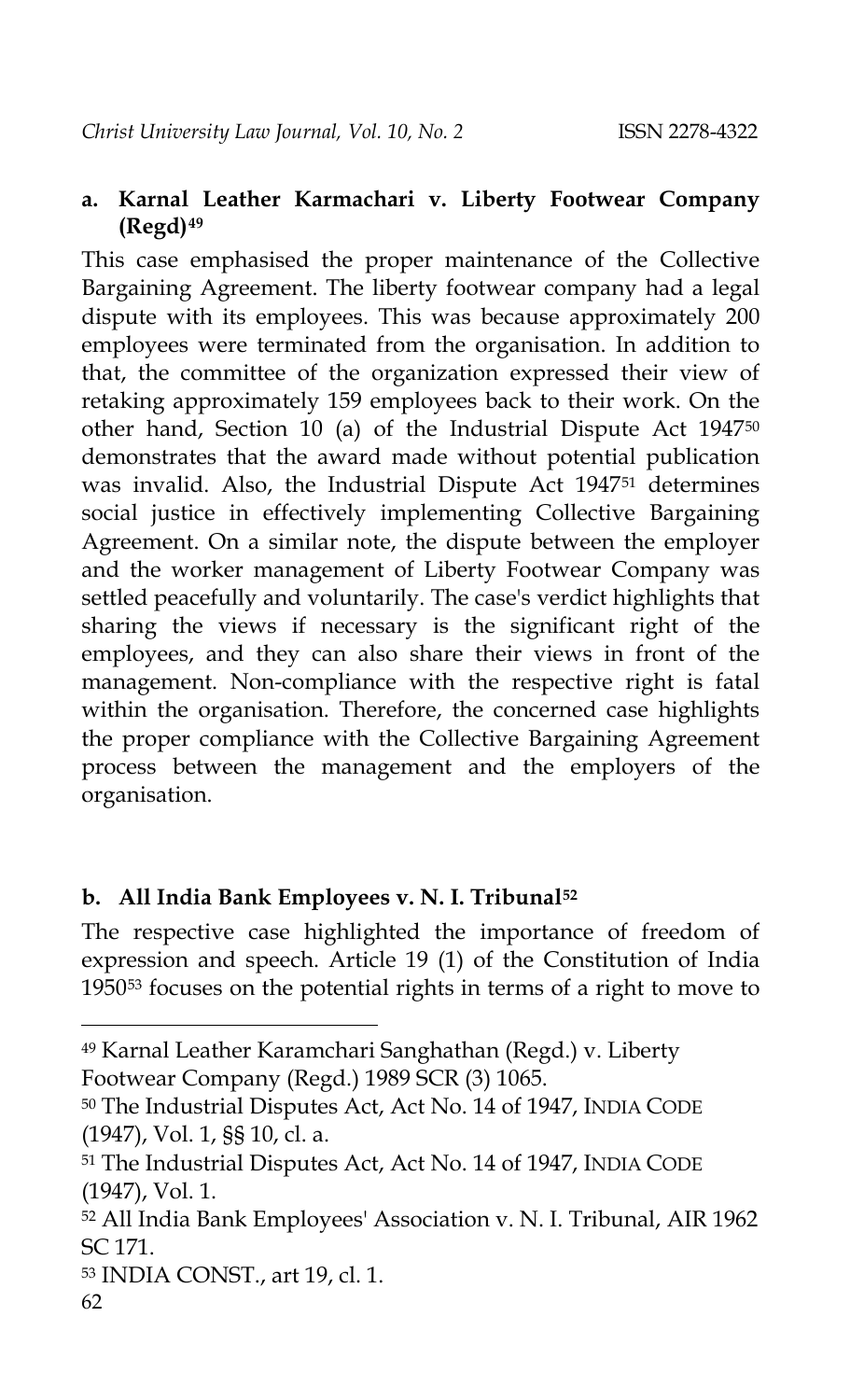a place, discuss the problems, and share views. On the other hand, the respective case also stressed that Article 19 (1)<sup>[54](#page-20-0)</sup> does not highlight the right to obtain all the objectives. Along with that, it also stated that the strikes by the unions of the organization can be controlled or restricted by enforcing the collective bargaining process. Therefore, it can be highlighted that implementing the collective bargaining process effectively in the organization helps decrease the strike and lock-outs.

#### **c. Hindustan Lever Ltd. v. Hindustan Lever Employees' Union (1998)[55](#page-20-1)**

According to section  $2A^{56}$  $2A^{56}$  $2A^{56}$  of the Industrial Disputes Act 1947, disputes concerning discharge, dismissal, retrenchment or termination of the service of an individual workman are deemed to be an industrial dispute. In this case, retrenchment was given with no formal notice to the workmen, resulting to become a lock-out. The employer tried to settle the dispute with each specific individual workman. The court ruled that individual settlement, as employed in the case, were inconsistent with the concept of collective bargaining.

## **d. P. Vintadhachallum v. Management of Lotus Mills[57](#page-20-3)**

In this case, the collective bargaining agreement has been understood and interpreted as one with an aim to promote industrial peace strive and resolve industrial disputes. The current case focuses on the settlement of negotiation between the employer and the single employee through collective bargaining to avoid illegal lock-outs, retrenchment, or termination of services. However, the case highlighted that as per section 2(k) of the

<span id="page-20-0"></span><sup>54</sup> INDIA CONST., art 19, cl. 1.

<span id="page-20-1"></span><sup>55</sup> Hindustan Lever Employees Union v. Hindustan Lever Ltd. & Ors. (1995) 83 Company Cases, pp. 30-39 (SC).

<span id="page-20-2"></span><sup>56</sup> The Industrial Disputes Act, Act No. 14 of 1947, INDIA CODE (1947), Vol. 1, §§ 2A.

<span id="page-20-3"></span><sup>&</sup>lt;sup>57</sup> P. Virudhachalam & Ors v. The Management of Lotus Mills & Anr (SC) Civil appeal No. 4852 of 1989.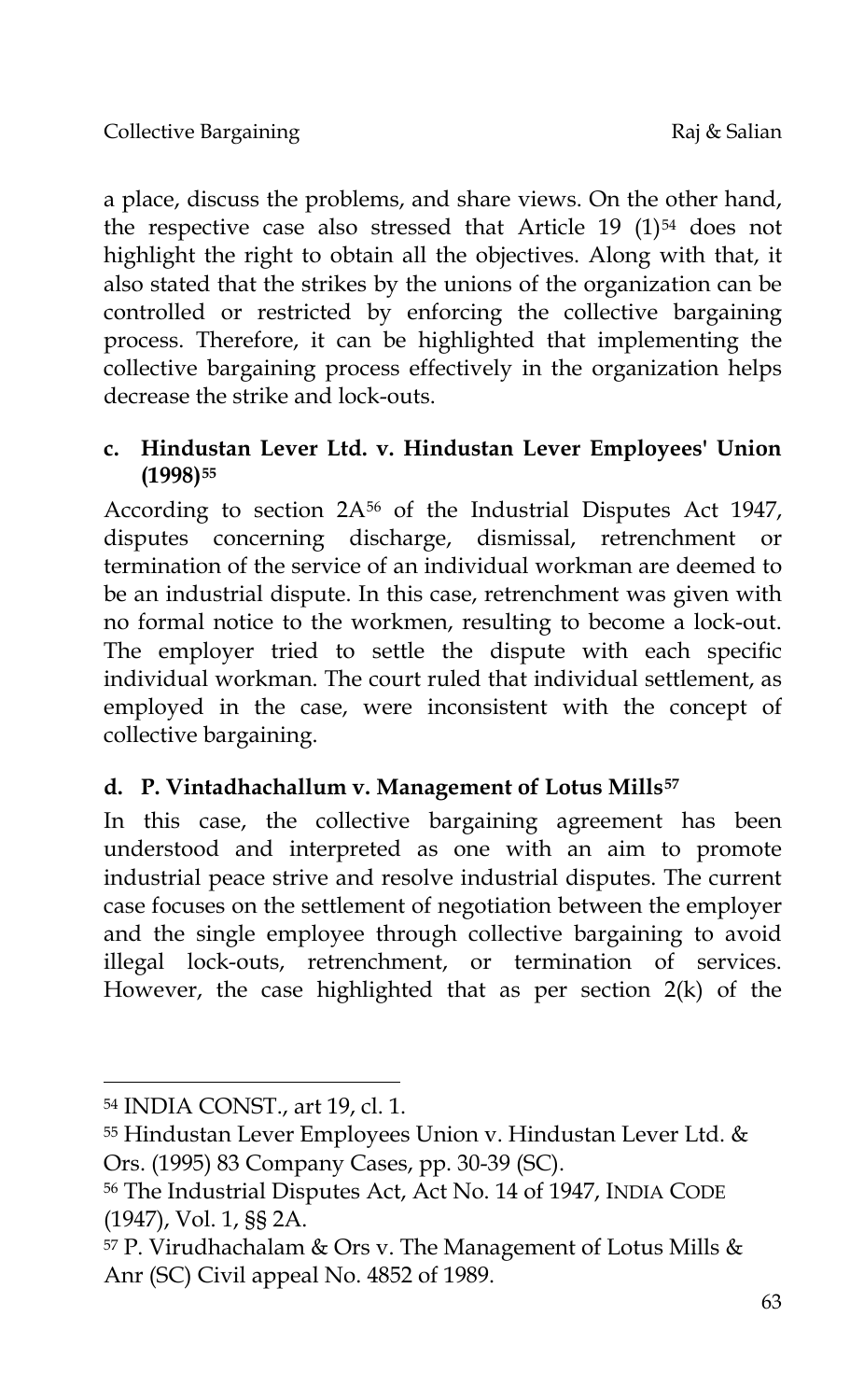Industrial Disputes Act 1947,[58](#page-21-0) the dispute is considered when taken by the representative union member or a considerable number of employees. The case was in favour of the employer with respect to the collective bargaining agreement, wherein it was stated that a single employee could not bring in an industrial dispute. However, it can be considered one when it is followed up with many employees or a representative union member.

#### **e. I.T.C. Employee Association v. State of Karnataka[59](#page-21-1)**

This case emphasised the relationship between the employer and the trade union when direct bargaining could be done with the employees. The case employed section 12(13) of the Industrial Disputes Act 1947.<sup>[60](#page-21-2)</sup> Accordingly, the company favoured settlement of the case through negotiation for the welfare of the employees whilst denying the allegation made by the trade union with respect to the collective bargaining agreement.

# **12. Conclusion**

Collective bargaining promotes a stable relationship amongst the stakeholders, where conflict and cooperation are mixed in varying propositions. A representative of the trade union is appointed by the employee, who acts on behalf of the other workers in an organisation. The trade union representative considers the workers' responsibility as the bargaining agent, where he/she has the right to bargain with the employer and bring an amicable settlement that is acceptable to both the employers and workers. However beneficial the collective bargaining agreement might be, it is not well adopted in an industrial establishment.

It is pertinent to mention here that different political parties back the trade union movement in the public sector industries in India. Therefore, ideological differences make it difficult to smooth

<span id="page-21-0"></span><sup>58</sup> The Industrial Disputes Act, Act No. 14 of 1947, INDIA CODE (1947), Vol. 1, §§ 2, cl. K.

<span id="page-21-2"></span><span id="page-21-1"></span><sup>59</sup> I.T.C. Ltd. v. State of Karnataka & Ors [1985] INSC 119. <sup>60</sup> The Industrial Disputes Act, Act No. 14 of 1947, INDIA CODE (1947), Vol. 1, §§ 12, cl. 13.

<sup>64</sup>